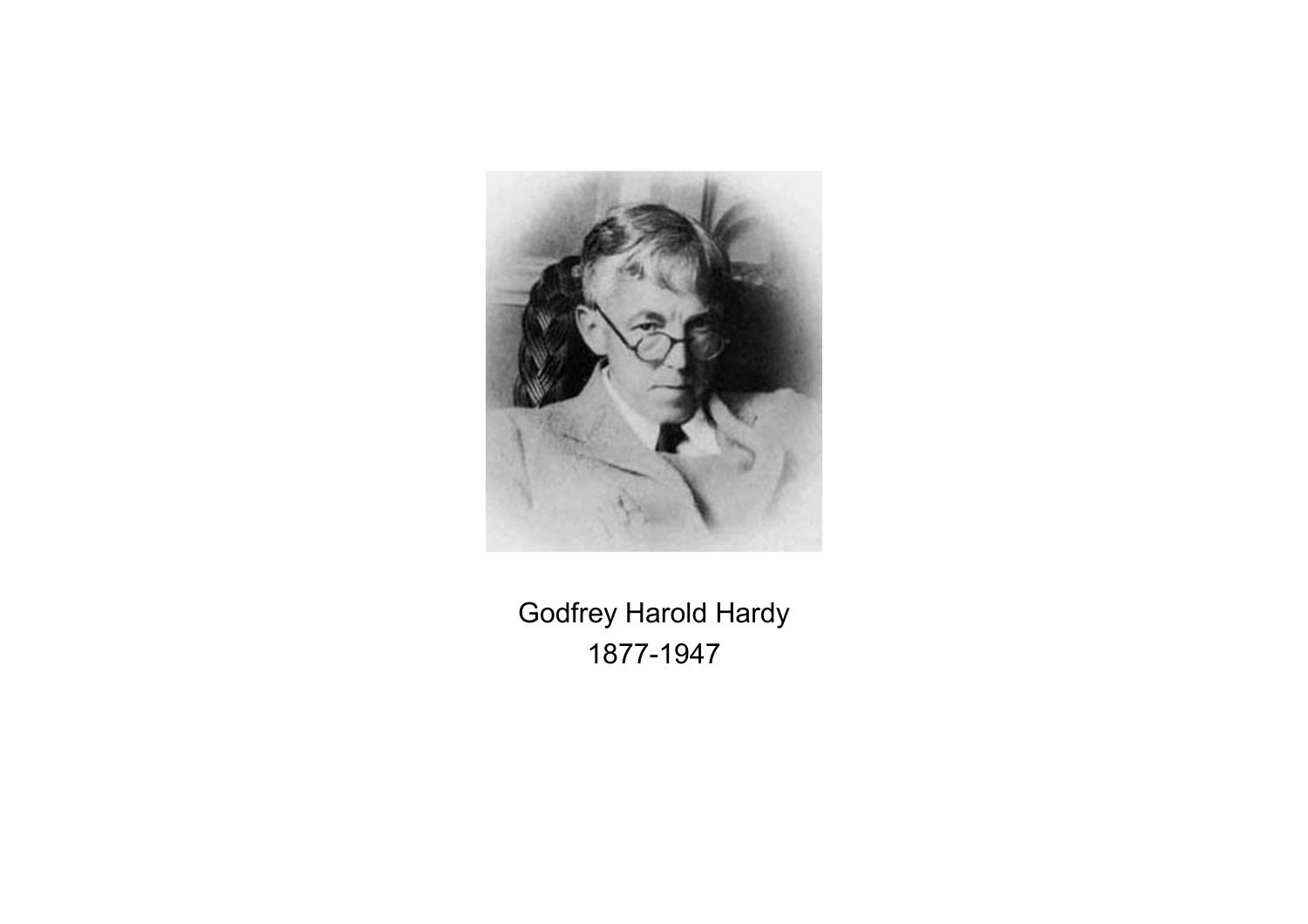

# Elliott Lieb Princeton University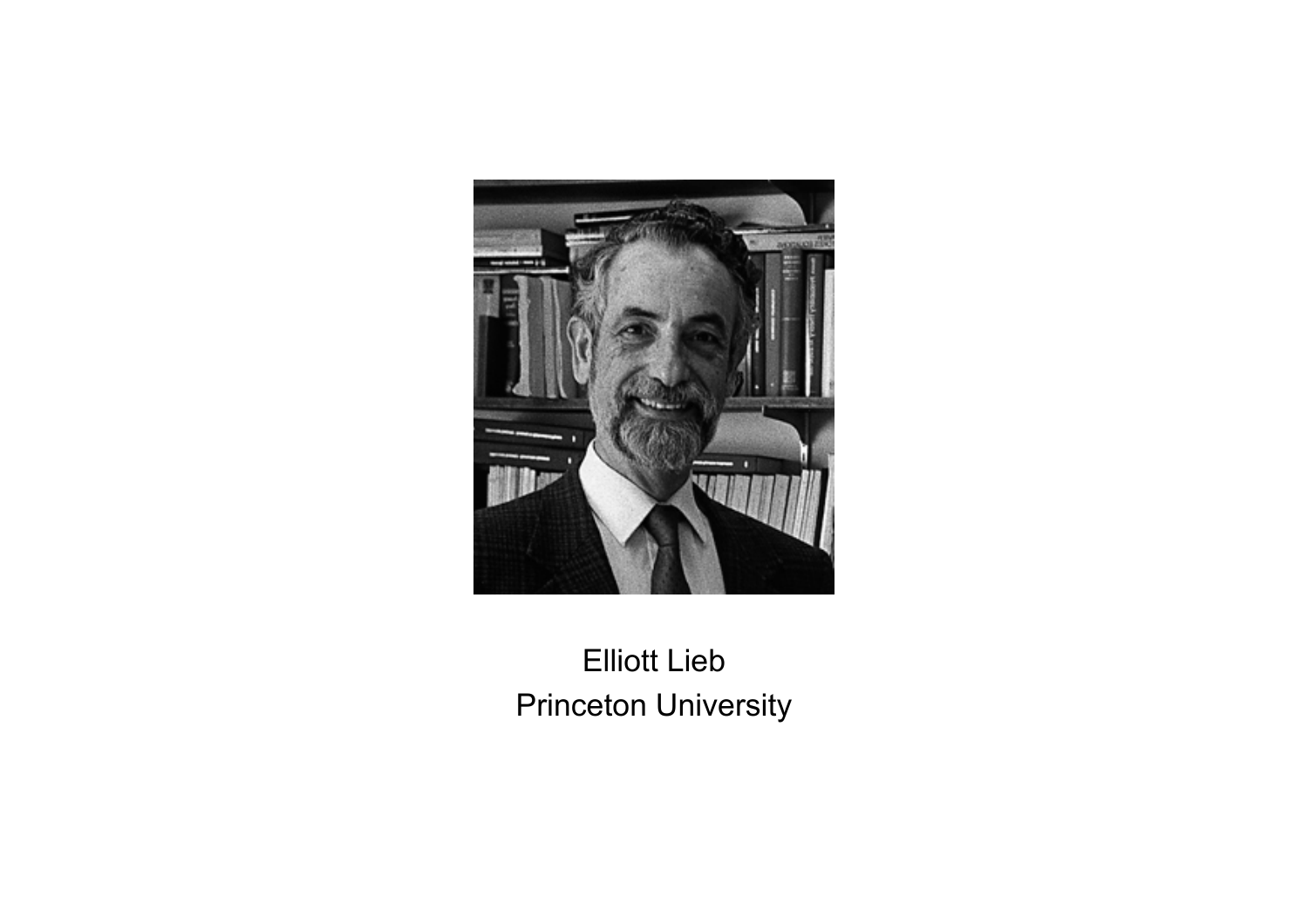

Karl Menger 1902-1985

"Not that, if one were to spread the insight into the methods of mathematics more widely, this would necessarily result in many more intelligent things being said than today, but certainly many fewer unintelligent things would be said."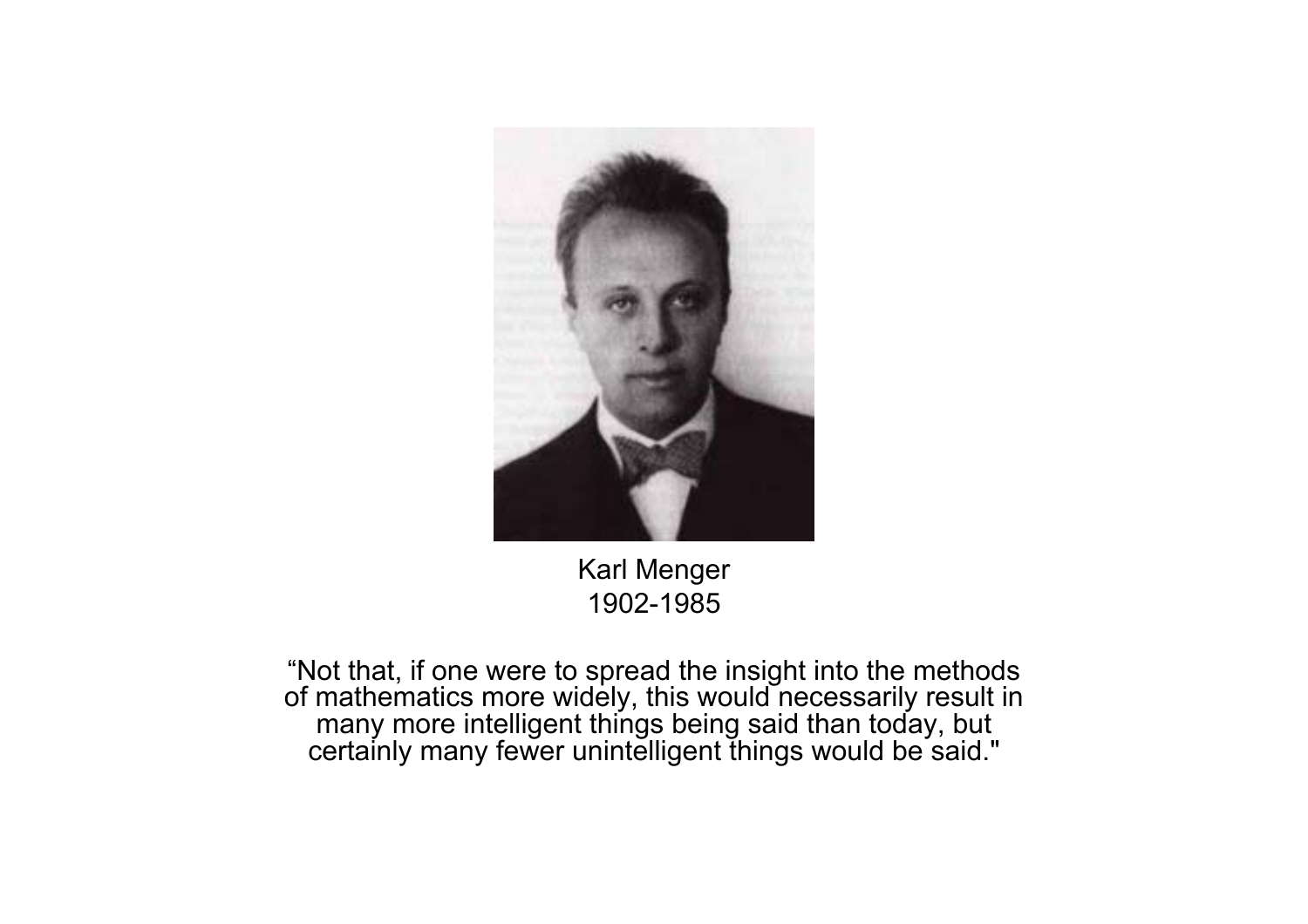

#### Yakir Aharonov

Professor of Tel Aviv University and University of South Carolina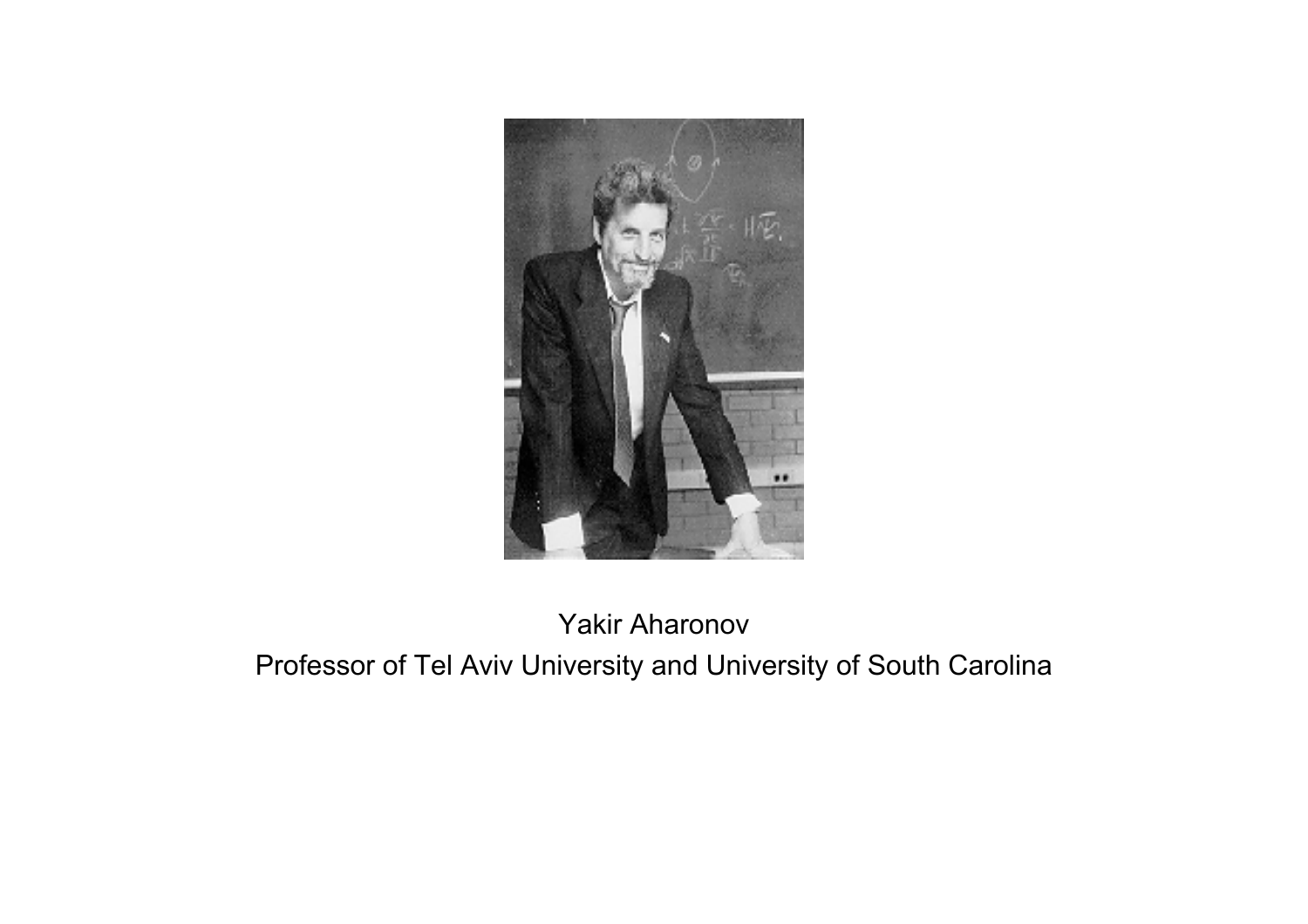

David Bohm1917-1974

"I would say that in my scientific and philosophical work, my main concern has been with understanding the nature of reality in general and of consciousness in particular as a coherent whole, which is never static or complete but which is an unending process of movement and unfoldment...."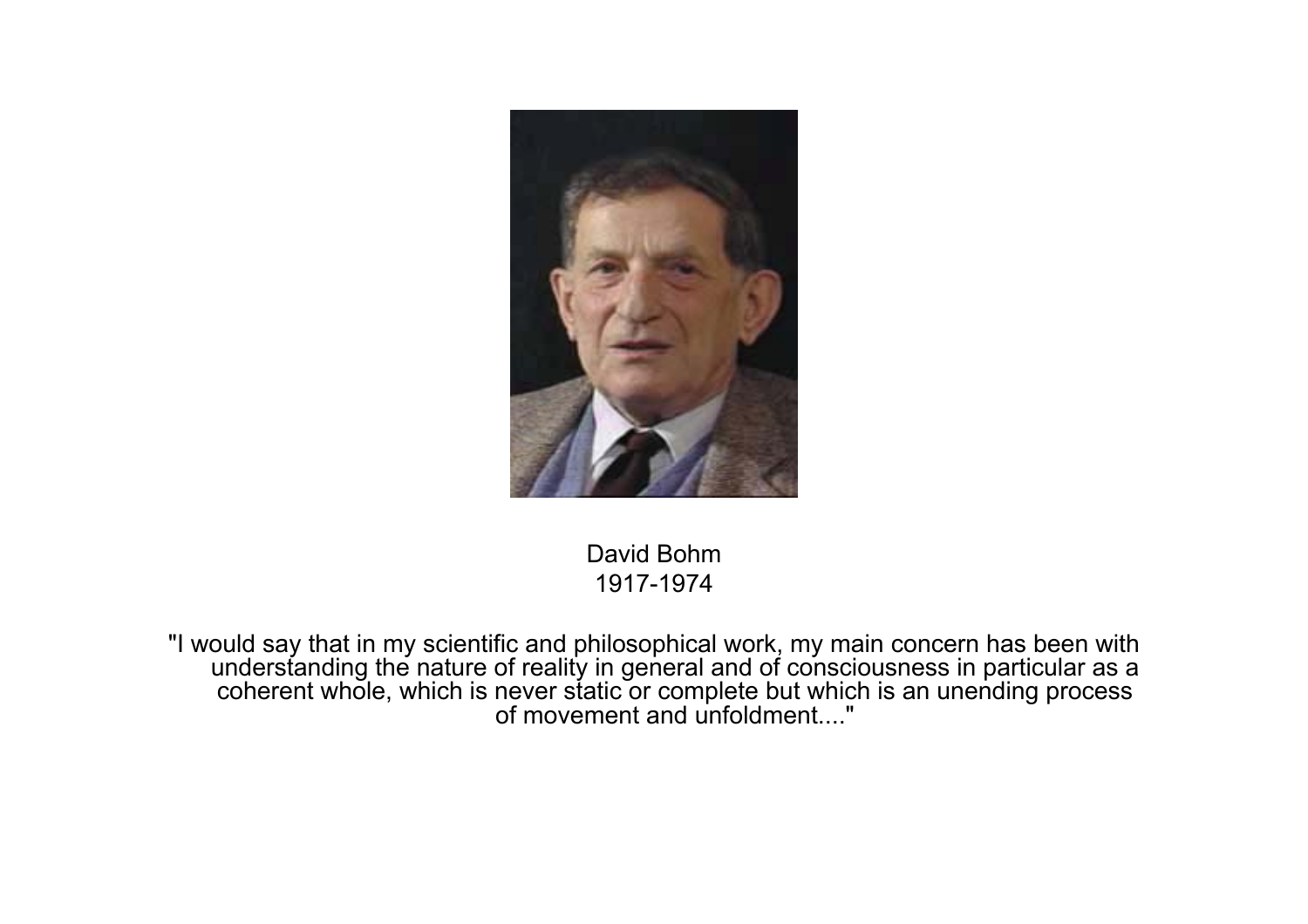## Geometric Hardy Type Inequalities for Many Particles

Ari Laptev

Joint work with Maria and Thomas Hoffmann-Ostenhof and Jesper Tidblom

> LMS Durham Symposium, August 8, 2005

> > 1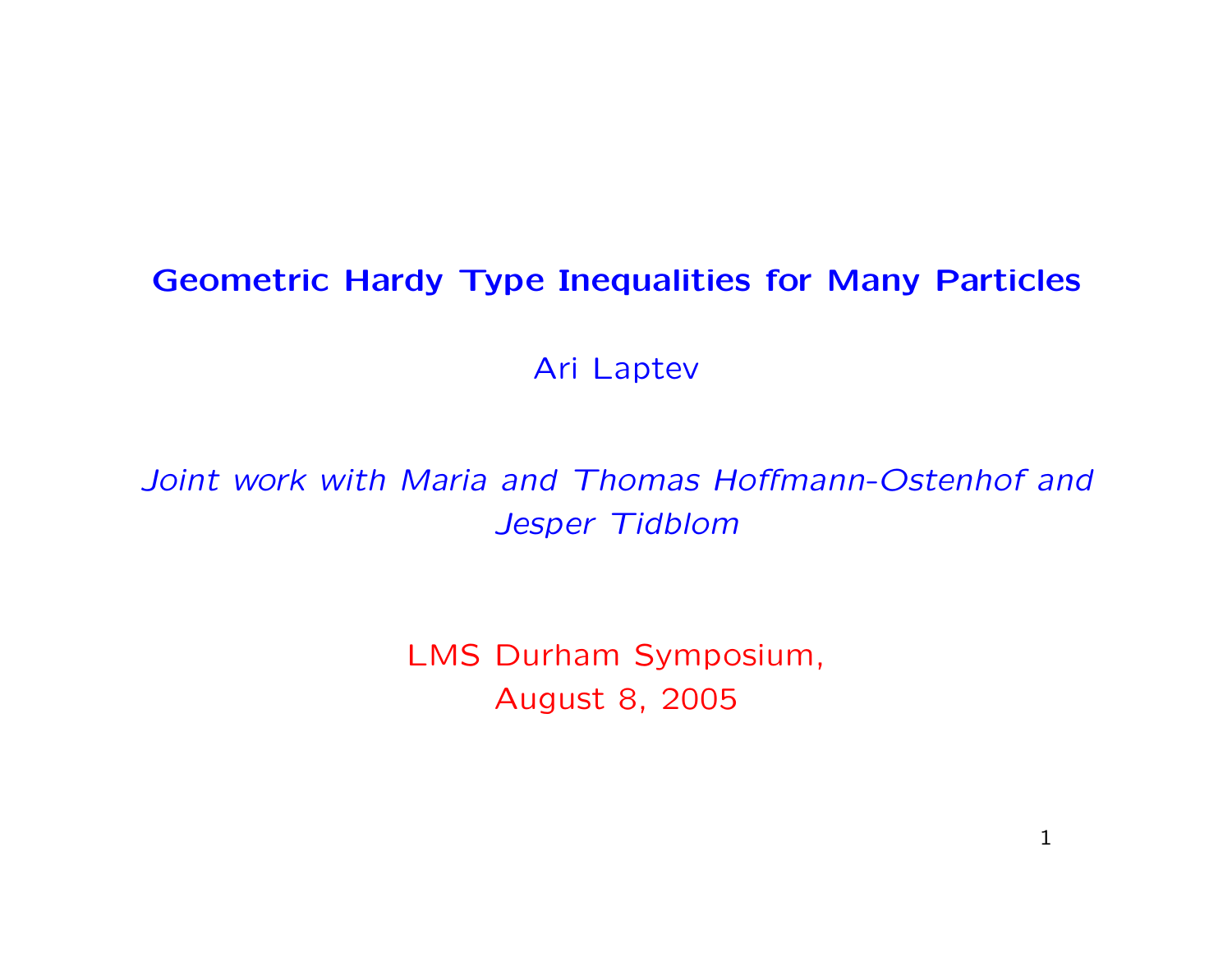Many thanks to the organizers:

Brian Davies, Yuri Safarov and Eugene Shargorodsky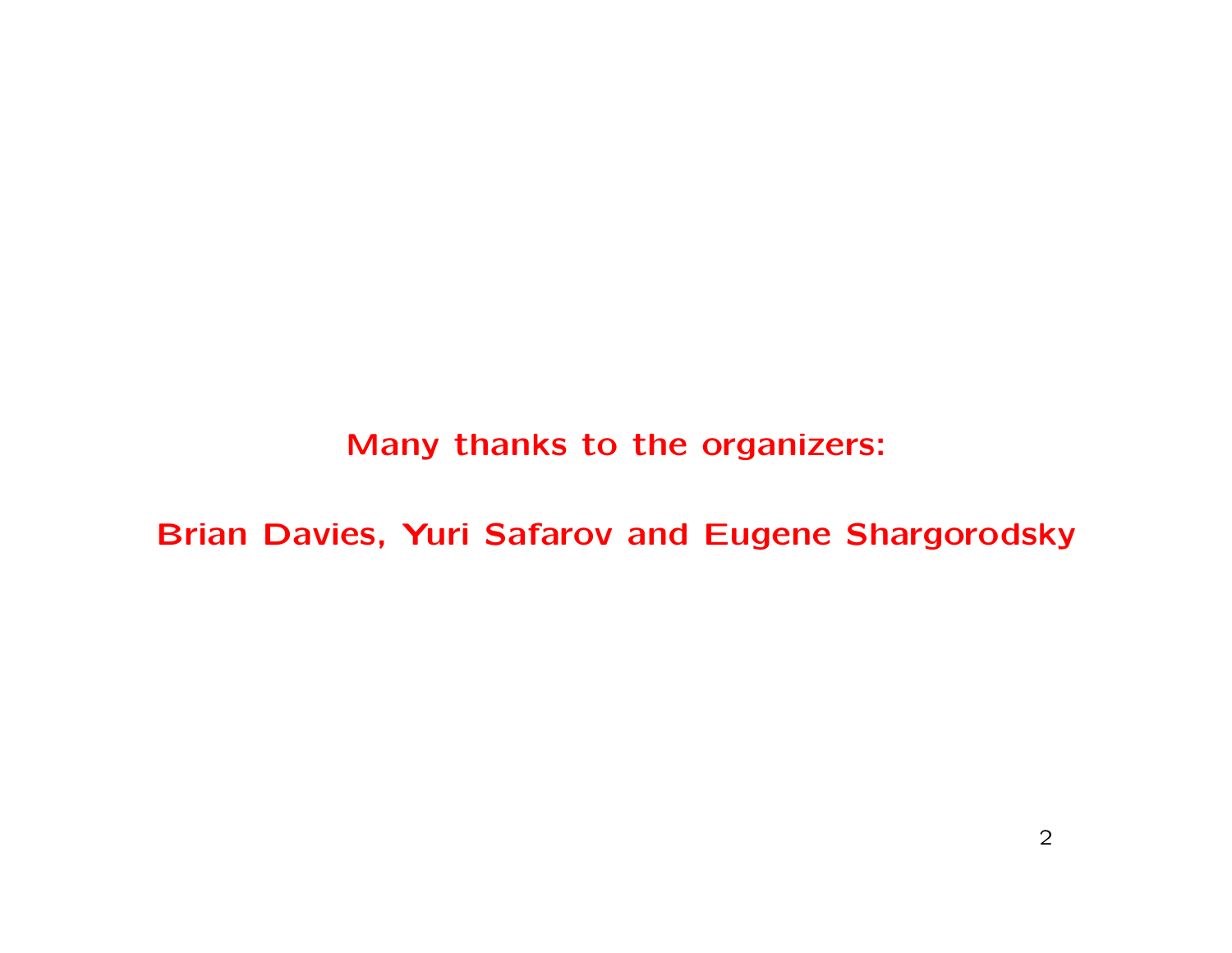## Notations.

Let 
$$
x \in \mathbb{R}^{nN}
$$
,  $x = (x_1, x_2, ..., x_N)$ ,  $x_j = (x_{j,1}, ..., x_{j,n}) \in \mathbb{R}^n$ ,  
\n $r_{ij} = |x_i - x_j|$ ,

## We consider the folowing problem:

Find the best constants  $C(n, N)$ , such that

$$
-\Delta\,=\,-\sum_{j=1}^N\Delta_{x_j}\geq\,C(n,N)\,\sum_{i\neq j}^N\frac{1}{|x_i-x_j|^2}\,,
$$

which is a generalization of Hardy's inequality

$$
-\Delta \ge \left(\frac{n-2}{2}\right)^2 \frac{1}{|x|^2}, \quad x \in \mathbb{R}^n.
$$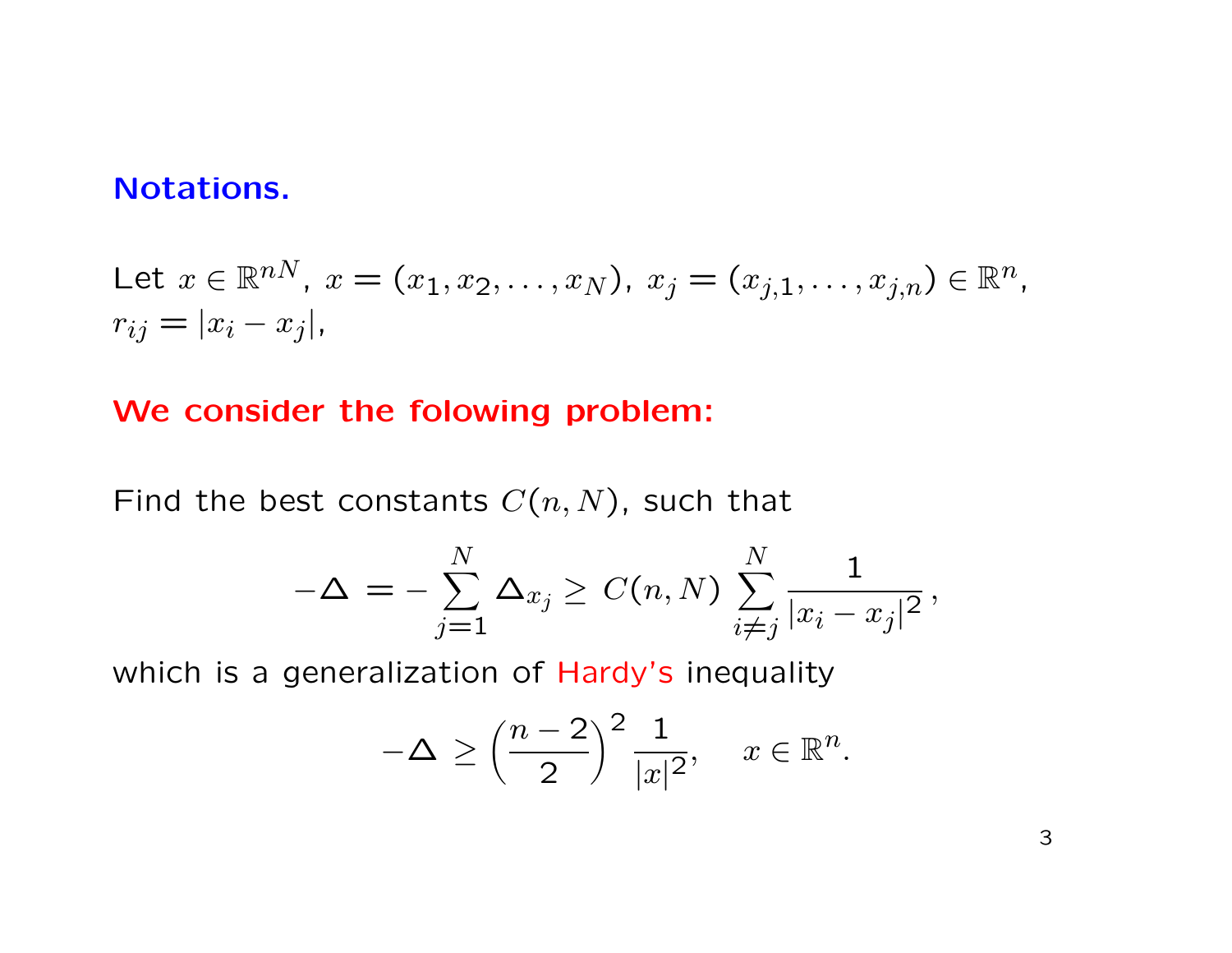#### Motivation

Let us consider the following Schrödinger operator in  $L^2(\mathbb{R}^{3N})$ 

$$
-\sum_{j=1}^{N} \Delta_{x_j} - \sum_{j=1}^{N} \frac{Z}{|x_j|} + \sum_{1 \le k < j \le N} \frac{1}{|x_k - x_j|}
$$

In 1984 E. Lieb obtained an uniform inequality on the number  $N$ of electrons that can be bound to an atomic nucleus of charge Z. Namely

$$
2Z > N-1.
$$

There is a conjecture  $N \sim Z + O(1)$ , as  $Z \to \infty$ . In the proof Lieb used the standard 3D Hardy inequality

$$
-\Delta \ge \frac{1}{4} \frac{1}{|x|^2}, \quad x \in \mathbb{R}^3.
$$

4

.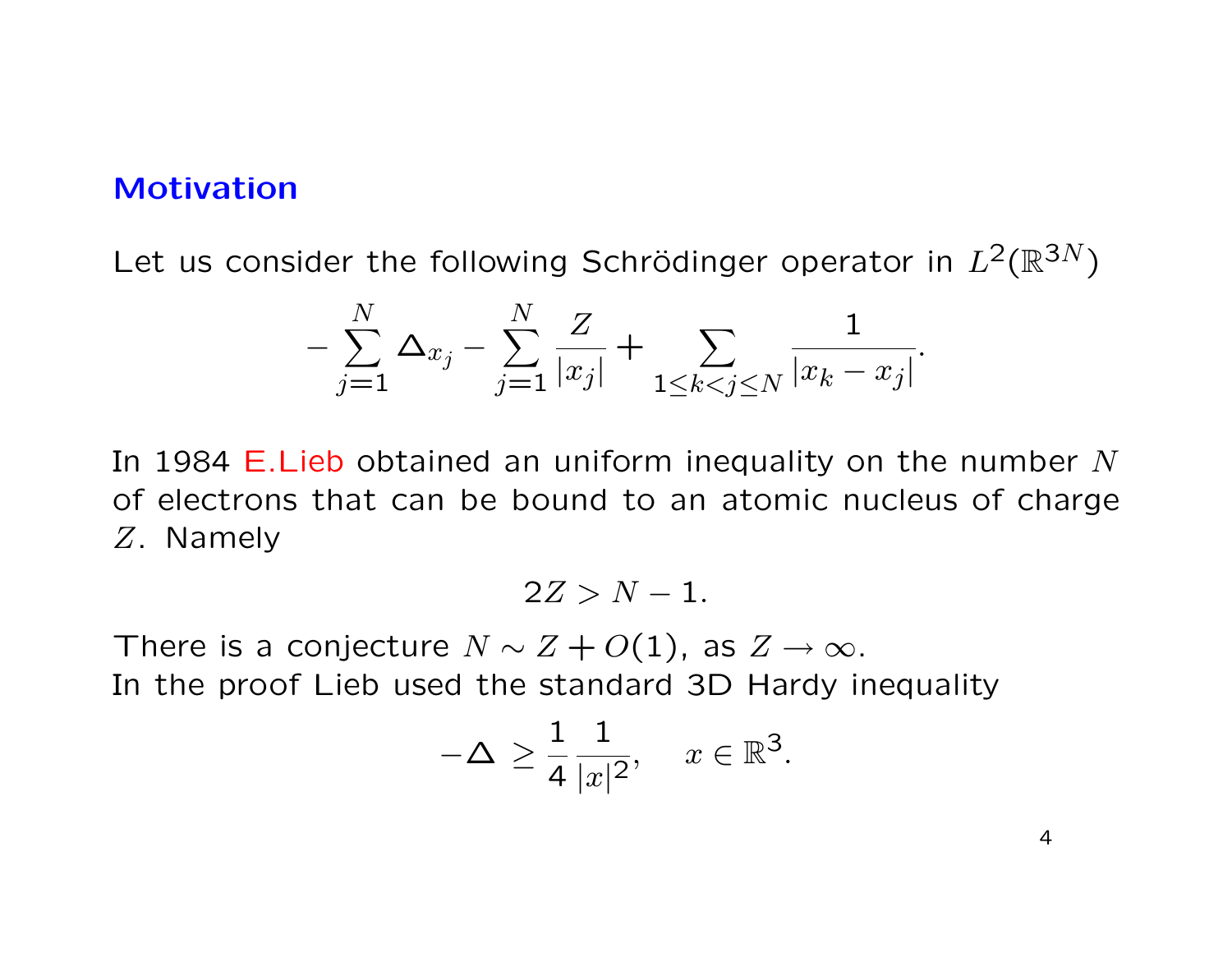**Lemma.** Let  $u \in C_0^{\infty}(\mathbb{R}^m)$ ,  $m \ge 1$  and let

$$
\mathbf{F} = (F_1(x), F_2(x), \dots, F_m(x))
$$

be a vector field in  $\mathbb{R}^m$ . Then

$$
\int_{\mathbb{R}^m} |\nabla u|^2 dx \ge \frac{1}{4} \frac{\left(\int_{\mathbb{R}^m} |u|^2 \operatorname{div} \mathbf{F} \, dx\right)^2}{\int_{\mathbb{R}^m} |u|^2 |\mathbf{F}|^2 \, dx}.
$$
 (1)

Proof. We use the Cauchy-Schwarz inequality and partial integration

$$
\left| \int_{\mathbb{R}^m} |u|^2 \operatorname{div} \mathbf{F} \, dx \right| = 2 \left| \Re \int_{\mathbb{R}^m} \langle \mathbf{F}, \nabla u \rangle \overline{u} \, dx \right|
$$
  

$$
\leq 2 \left( \int_{\mathbb{R}^m} |u|^2 |\mathbf{F}|^2 dx \right)^{1/2} \left( \int_{\mathbb{R}^m} |\nabla u|^2 dx \right)^{1/2}.
$$

Squaring this inequality completes the proof.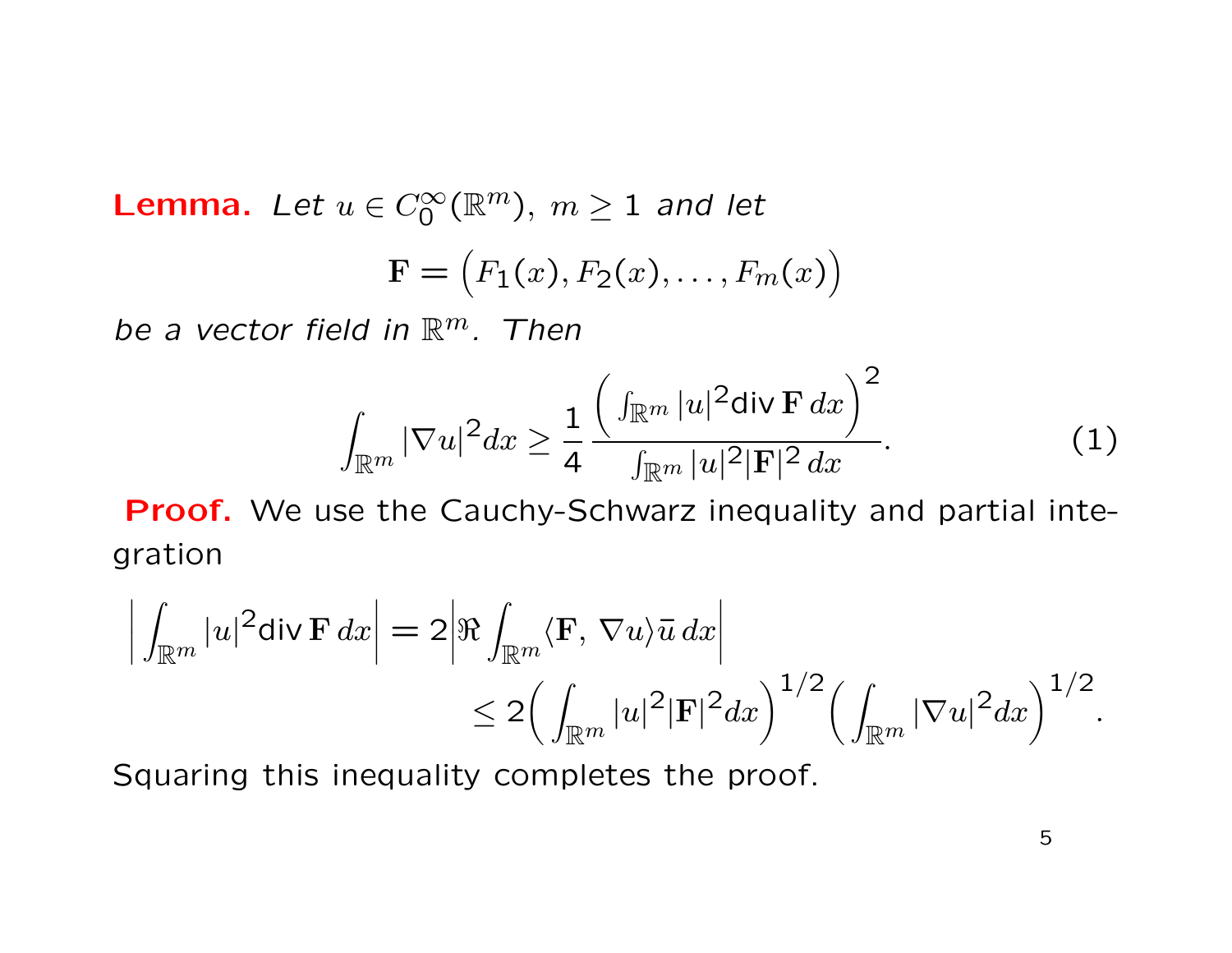Remark. Note that one can linearize the inequality (??) by using that for positive B,  $A^2/B \ge 2A - B$ . Namely,

$$
\int_{\mathbb{R}^m}|\nabla u|^2dx\geq \frac{1}{4}\frac{\Big(\int_{\mathbb{R}^m}|u|^2\text{div }\mathbf{F}\,dx\Big)^2}{\int_{\mathbb{R}^m}|u|^2|\mathbf{F}|^2\,dx}
$$

implies

$$
\int_{\mathbb{R}^m}|\nabla u|^2dx\geq \frac{1}{4}\int_{\mathbb{R}^m}|u|^2\Big(2\,\mathop{\mathrm{div}}\nolimits\mathbf{F}-|\mathbf{F}|^2\Big)\,dx.
$$

The same inequality one obtains directly from the identity

$$
\int_{\mathbb{R}^m} |\nabla u|^2 dx = \int_{\mathbb{R}^m} \left| \left( \nabla - \frac{1}{2} \mathbf{F} \right) u \right|^2 dx + \frac{1}{4} \int_{\mathbb{R}^m} |u|^2 \left( 2 \operatorname{div} \mathbf{F} - |\mathbf{F}|^2 \right) dx.
$$

6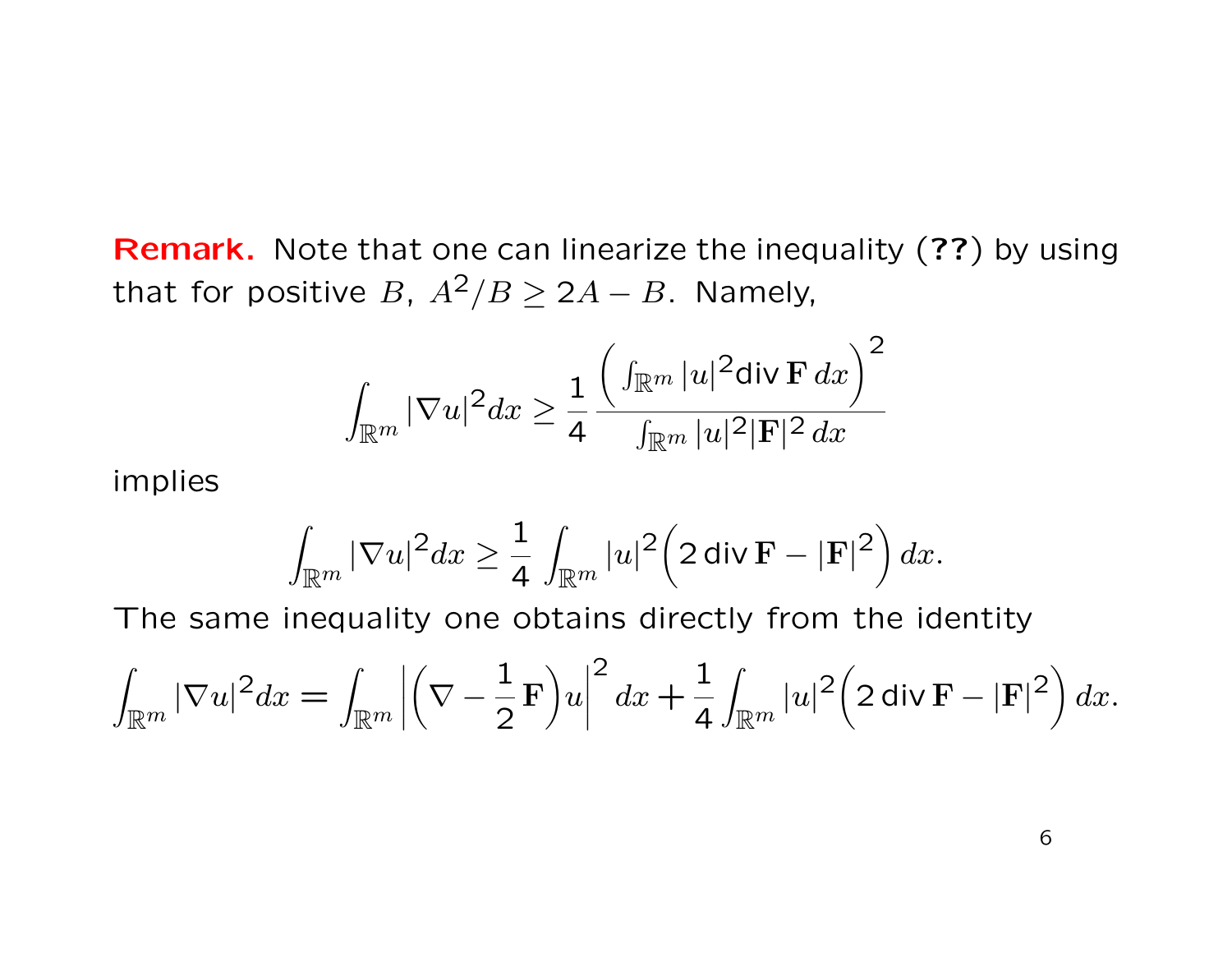The identity

$$
\int_{\mathbb{R}^m} |\nabla u|^2 dx = \int_{\mathbb{R}^m} \left| \left( \nabla - \frac{1}{2} \mathbf{F} \right) u \right|^2 dx + \frac{1}{4} \int_{\mathbb{R}^m} |u|^2 \left( 2 \operatorname{div} \mathbf{F} - |\mathbf{F}|^2 \right) dx
$$

can formally be rewritten as

$$
-\Delta=\Big(\nabla-\frac{1}{2}\,\mathrm{F}\Big)^*\Big(\nabla-\frac{1}{2}\,\mathrm{F}\Big)+\frac{1}{4}\Big(2\,\mathsf{div}\,\mathrm{F}-|\mathrm{F}|^2\Big)\geq \frac{1}{2}\mathsf{div}\,\mathrm{F}-\frac{1}{4}|\mathrm{F}|^2.
$$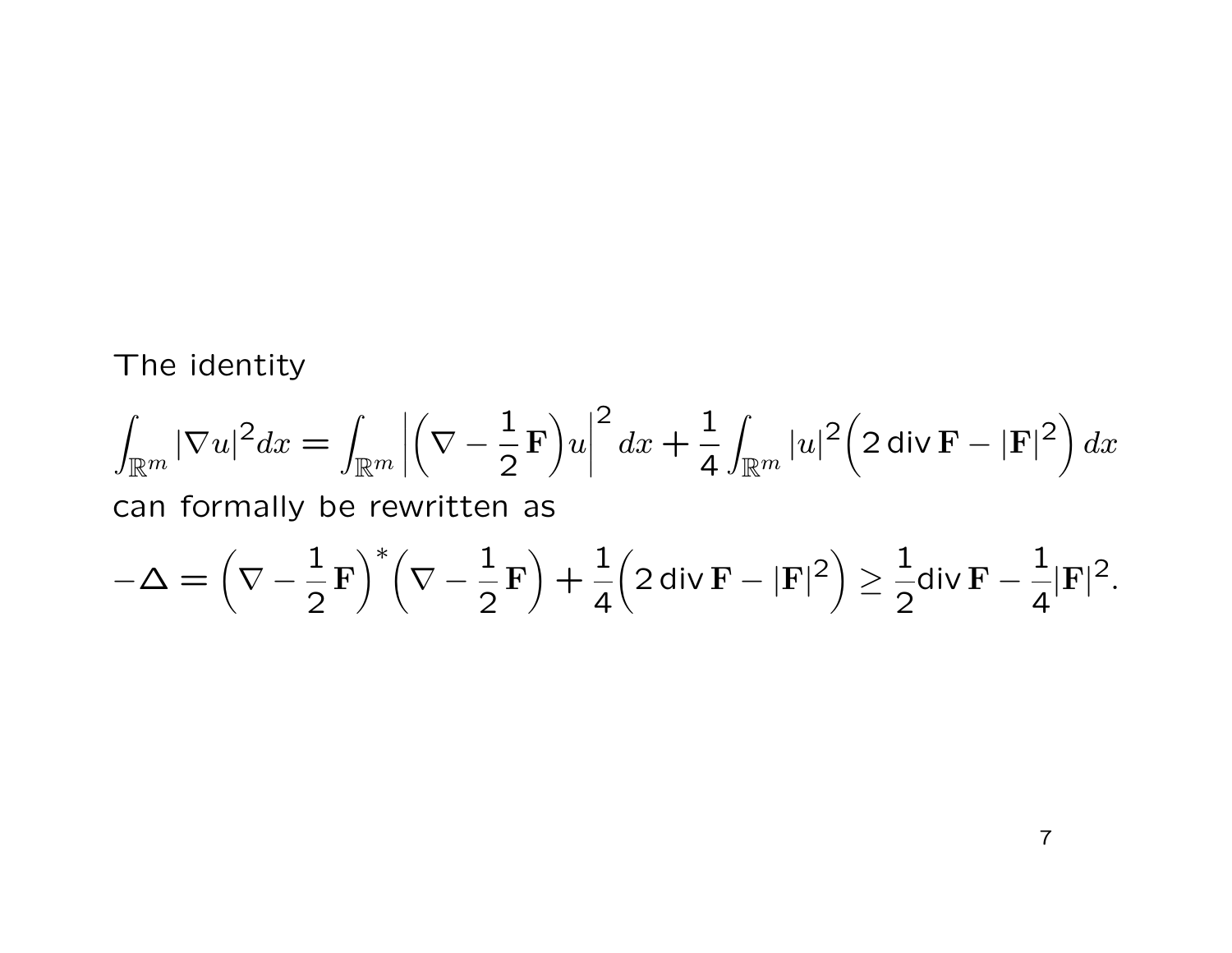## 1D Hardy inequality with N particles.

**Theorem.** Let  $u \in H_0^1(\mathbb{R}^N \backslash \mathcal{N}_N)$ , where  $\mathcal{N}_N = \{x = (x_1, x_2, \ldots, x_N) \in$  $\mathbb{R}^N$   $\vert$  $x_i = x_j$  for some  $i \neq j$ . Then

$$
\int_{\mathbb{R}^N}|\nabla u|^2dx\geq \frac{1}{4}\int_{\mathbb{R}^N}|u|^2\bigg(\sum_{i\neq j}\frac{1}{r_{ij}^2}\bigg)dx.
$$

Proof. We use

$$
\int_{\mathbb{R}^N} |\nabla u|^2 dx \geq \frac{1}{4} \int_{\mathbb{R}^N} |u|^2 \left(2 \operatorname{div} \mathbf{F} - |\mathbf{F}|^2\right) dx.
$$

choosing

$$
\mathbf{F} = -\Big(\sum_{k \neq 1} \frac{1}{x_1 - x_k}, \dots, \sum_{k \neq N} \frac{1}{x_N - x_k}\Big).
$$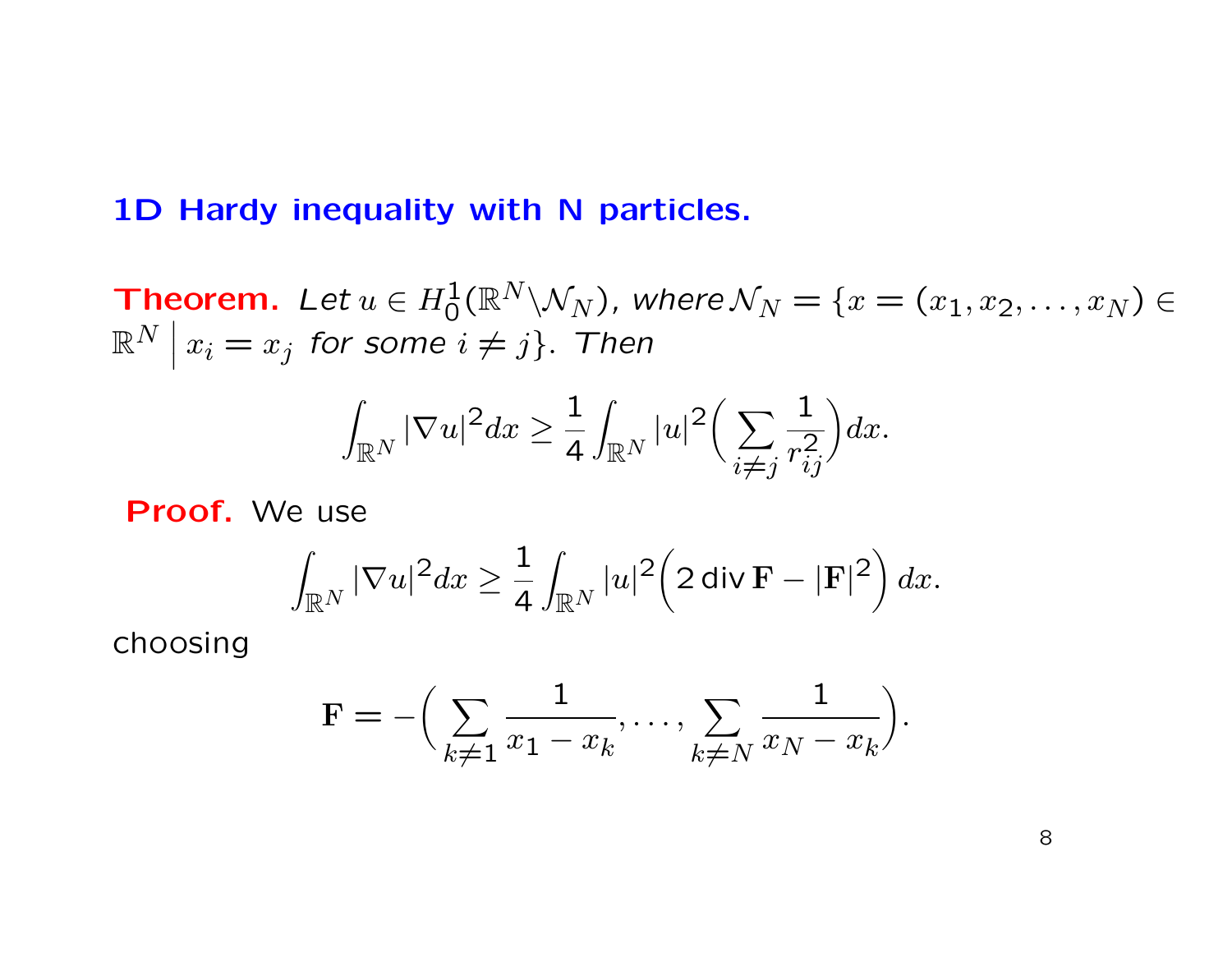## Remarks.

• The standard Hardy inequality on  $(0, \infty)$  is

$$
\int_0^\infty |f'|^2 dx \ge \frac{1}{4} \int_0^\infty \frac{|f|^2}{|x|^2} dx.
$$
  
This implies  $-\frac{\partial^2}{\partial^2 x_i} - \frac{\partial^2}{\partial^2 x_j} \ge \frac{1}{4} \left( \frac{1}{r_{ij}^2} + \frac{1}{r_{ji}^2} \right)$ . If we add up then we obtain the constant  $\frac{1}{4(N-1)}$  rather than 1/4.

• The constant  $1/4$  is optimal.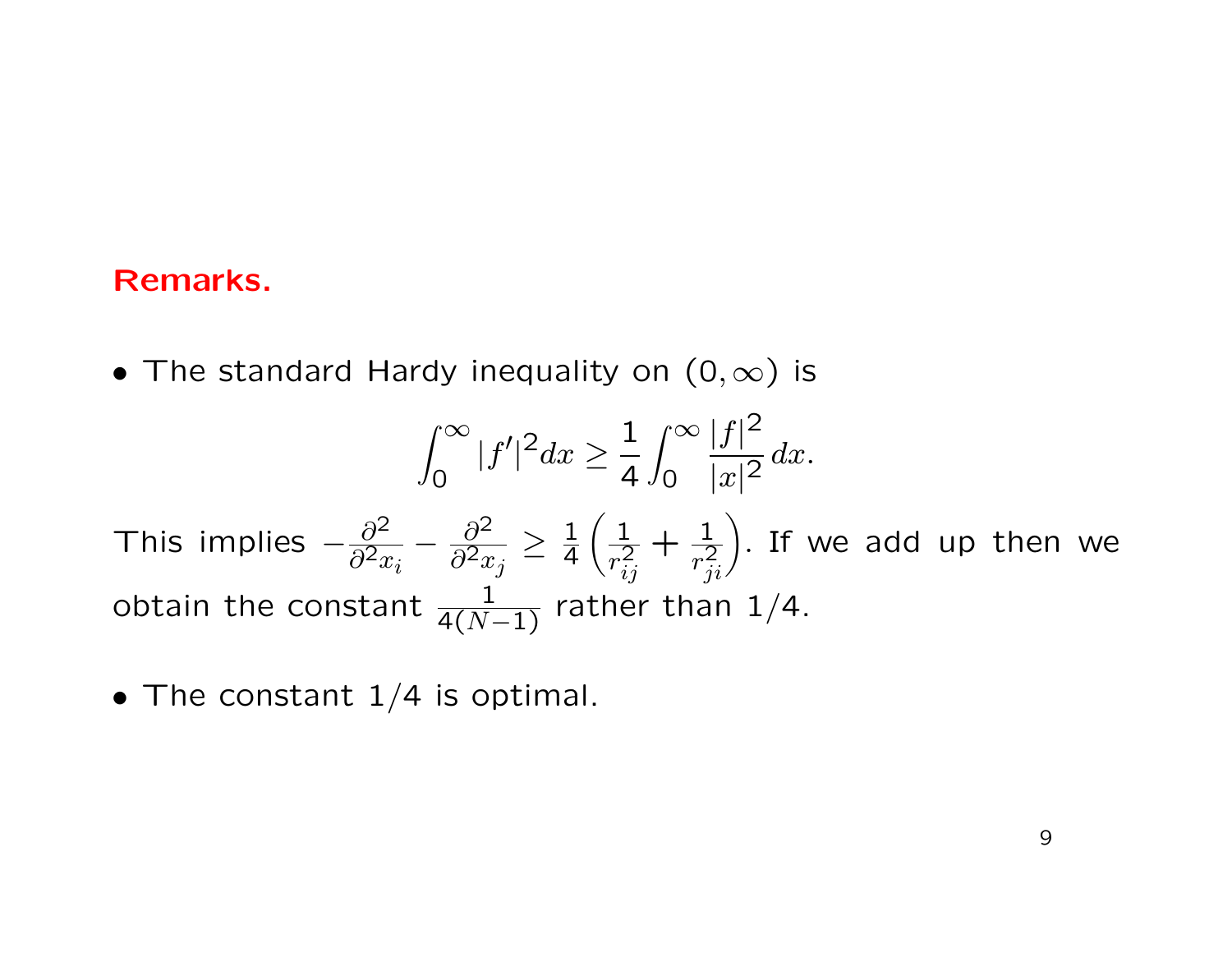## 3D Hardy inequalities with N particles.

Let

$$
A_N(x) := \sum_{i \neq j}^N \frac{1}{r_{ij}^2}, \qquad B_N(x) := \sum_{j=1}^N \sum_{i \neq k, i, k \neq j} \frac{(x_j - x_i) \cdot (x_j - x_k)}{r_{ij}^2 r_{jk}^2}.
$$

and let F be the following  $3 \times N$  vector

$$
\mathbf{F}(x) = \nabla \ln \Pi_{j \neq k} |x_j - x_k| = \Big( \sum_{k \neq 1} \frac{x_1 - x_k}{|x_1 - x_k|^2}, \dots, \sum_{k \neq N} \frac{x_N - x_k}{|x_N - x_k|^2} \Big).
$$

Simple calculation shows that

$$
\operatorname{div} \mathbf{F}(x) = A_N(x) \quad \text{and} \quad |\mathbf{F}(x)|^2 = A_N(x) + B_N(x).
$$

We now define

$$
K(N) = \sup_{x \in \mathbb{R}^{3N}} \frac{B_N(x)}{A_N(x)}.
$$

10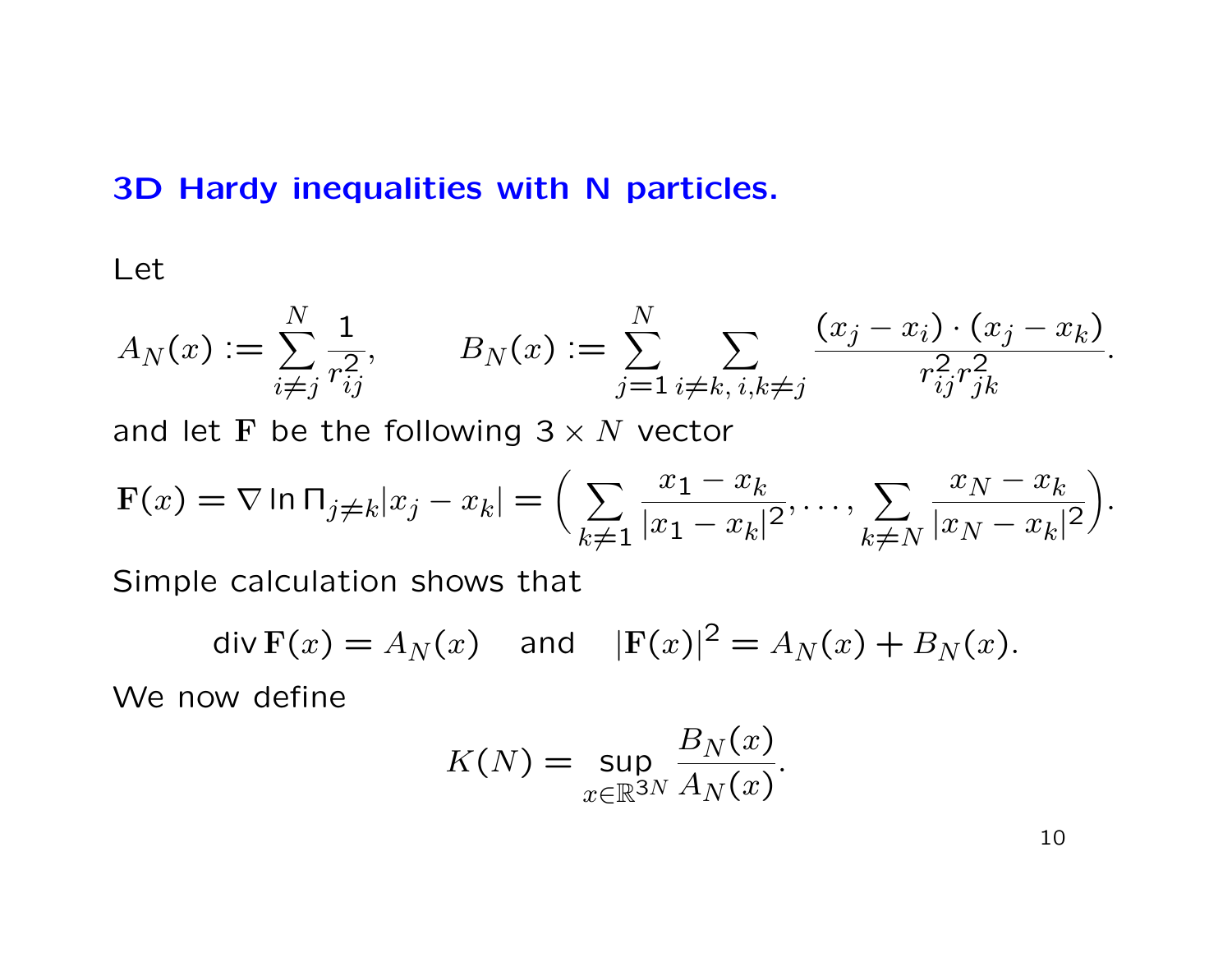Then the main lemma implies

$$
\int_{\mathbb{R}^{3N}} |\nabla u(x)|^2 dx \geq \frac{1}{4} \frac{\left( \int_{\mathbb{R}^{3N}} |u(x)|^2 \operatorname{div} \mathbf{F}(x) dx \right)^2}{\int_{\mathbb{R}^{3N}} |u(x)|^2 |\mathbf{F}(x)|^2 dx}
$$
\n
$$
= \frac{1}{4} \frac{\left( \int_{\mathbb{R}^{3N}} |u(x)|^2 A_N(x) dx \right)^2}{\int_{\mathbb{R}^{3N}} |u|^2 A_N(x) (1 + B_N(x) A_N^{-1}(x)) dx}
$$
\n
$$
\geq \frac{1}{4 + 4K(N)} \int_{\mathbb{R}^{3N}} |u(x)|^2 A_N(x) dx
$$
\n
$$
= \frac{1}{4 + 4K(N)} \int_{\mathbb{R}^{3N}} |u(x)|^2 \left( \sum_{i \neq j}^N \frac{1}{r_{ij}^2} \right) dx.
$$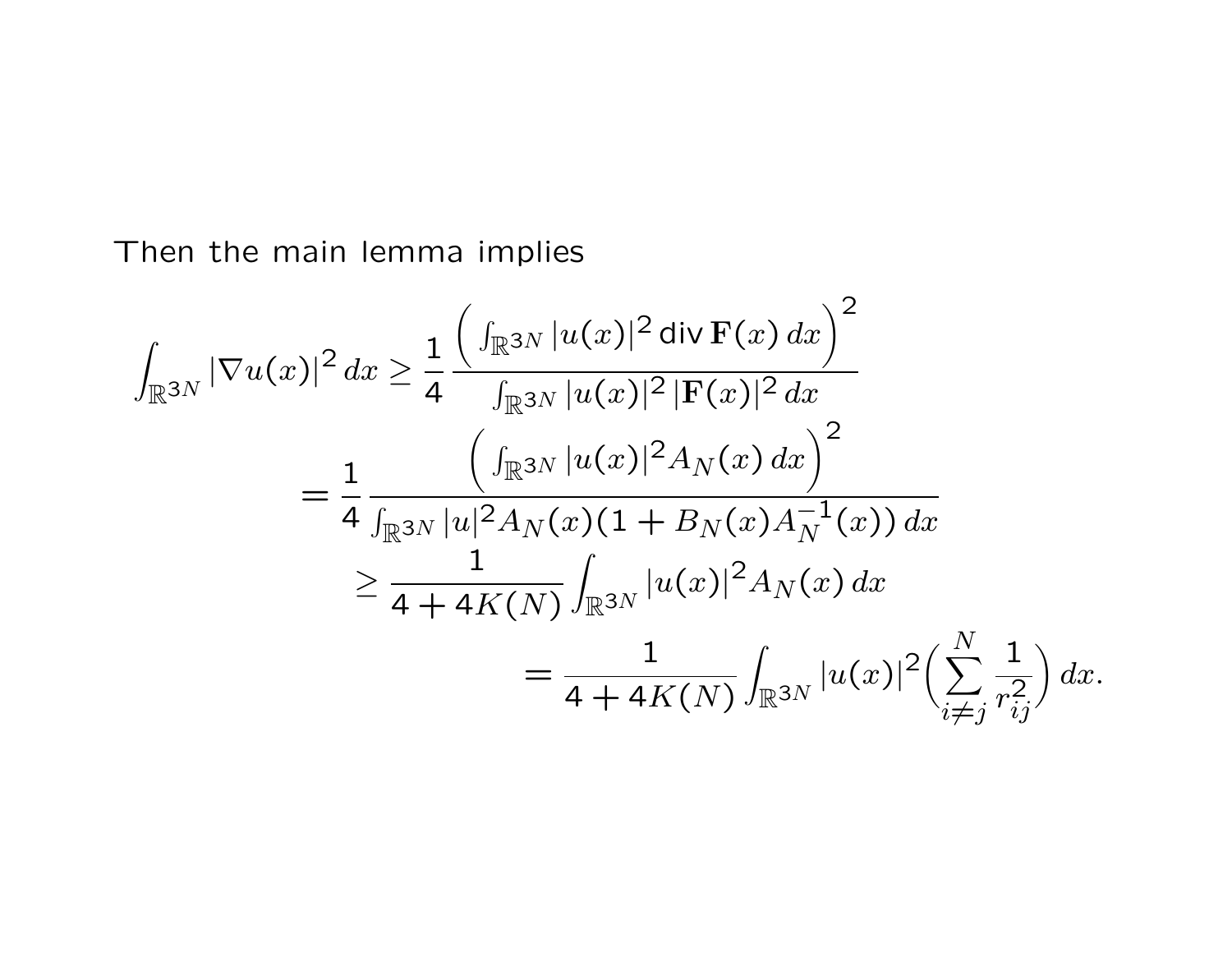Thus we obtain the following result:

**Theorem.** Let  $u \in H^1(\mathbb{R}^{3N})$ , then

$$
\int_{\mathbb{R}^{3N}}|\nabla u|^{2}dx \geq \frac{1}{4+4K(N)}\int_{\mathbb{R}^{3N}}|u|^{2}\sum_{i\neq j}\frac{1}{r_{ij}^{2}}dx,
$$

The problem is now reduced to finding a good estimate for the value of  $K(N)$ .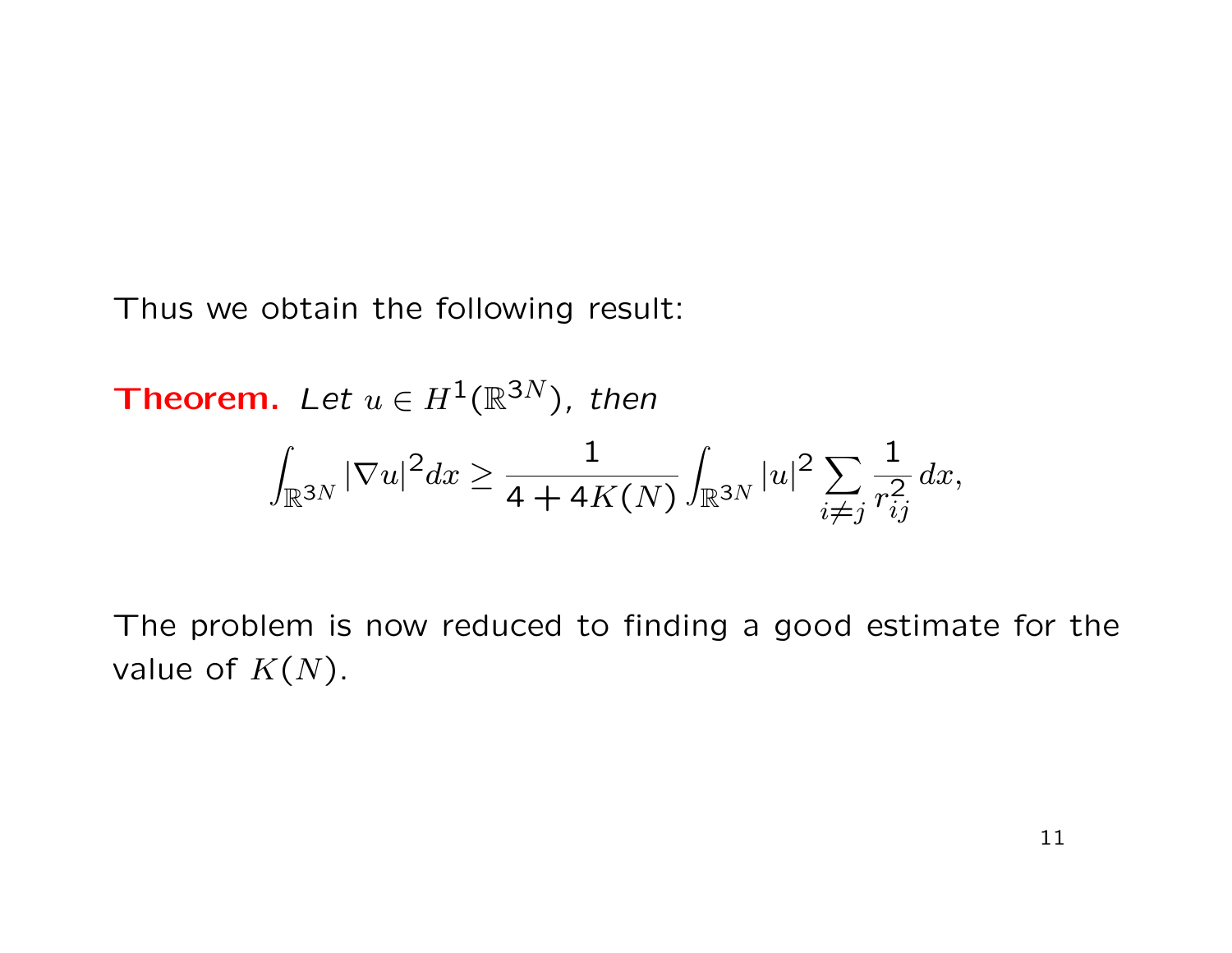**Lemma.** Let  $x_1, x_2, x_3$  be three *n*-dimensional vectors. Let R be the circumradius of the triangle with corners  $x_1, x_2, x_3$ . Then

$$
\frac{1}{2R^2} = \frac{(x_1 - x_2) \cdot (x_1 - x_3)}{r_{12}^2 r_{13}^2} + \frac{(x_2 - x_1) \cdot (x_2 - x_3)}{r_{12}^2 r_{23}^2} + \frac{(x_3 - x_1) \cdot (x_3 - x_2)}{r_{13}^2 r_{23}^2}.
$$
  
**Proof.** Let  $a = x_1 - x_2$  and  $b = x_1 - x_3$ . Then

r.h.s. = 
$$
\frac{(a \cdot b)}{|a|^2|b|^2} - \frac{a \cdot (b-a)}{|a|^2|b-a|^2} - \frac{b \cdot (a-b)}{|b|^2|b-a|^2}
$$
  
= 
$$
\frac{2(|a|^2|b|^2 - (a \cdot b)^2)}{|a|^2|b|^2|b-a|^2} = \frac{2|a|^2|b|^2(1 - \cos^2 \phi)}{|a|^2|b|^2|b-a|^2} = \frac{2\sin^2 \phi}{r_{23}^2}.
$$

Here  $\phi$  is the angle between a and b. The relation between the circumradius and the angle follows from the sine-theorem.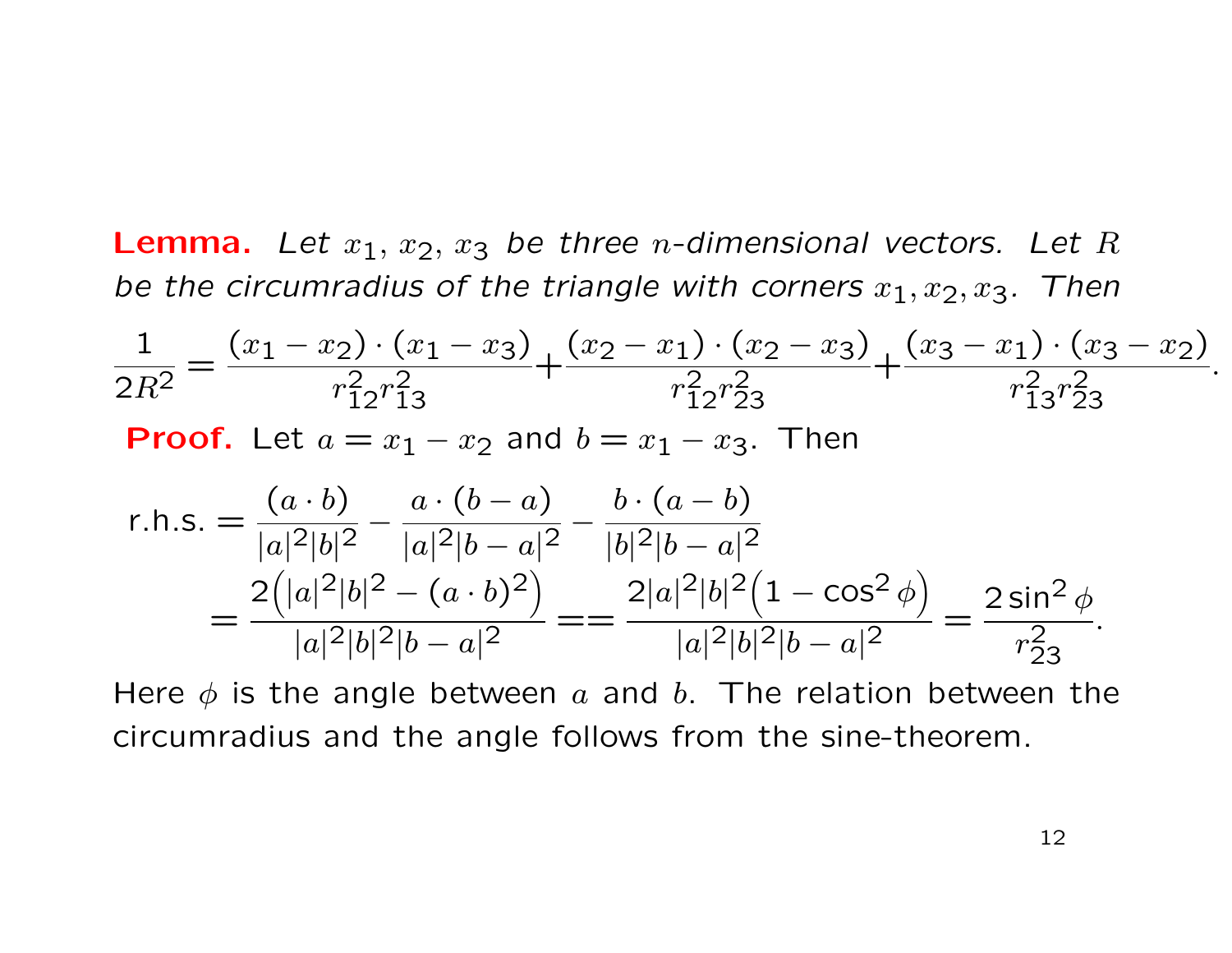Let now  $x_i, x_j, x_k$  are three points in  $\mathbb{R}^3$ . As above  $r_{ij}, r_{ik}, r_{jk}$  are the distances between these points and  $R_{ijk}$  is the circumradius of the triangle obtained from these three points.

The value  $1/R_{ijk}$  is called the Menger curvature (Karl Megner 1902-1985) of the triple  $(x_i, x_j, x_k)$  (coinsides with the usual curvature of the circle through these points). If now

$$
Q_N(x_1,...,x_N) = \frac{\sum_{i \neq k, i, k \neq j}^N \frac{1}{R_{ijk}^2}}{2 \sum_{i \neq j}^N \frac{1}{r_{ij}^2}},
$$

then

$$
K(N) = \sup_{x_1,\ldots,x_N} Q_N(x_1,\ldots,x_N).
$$

13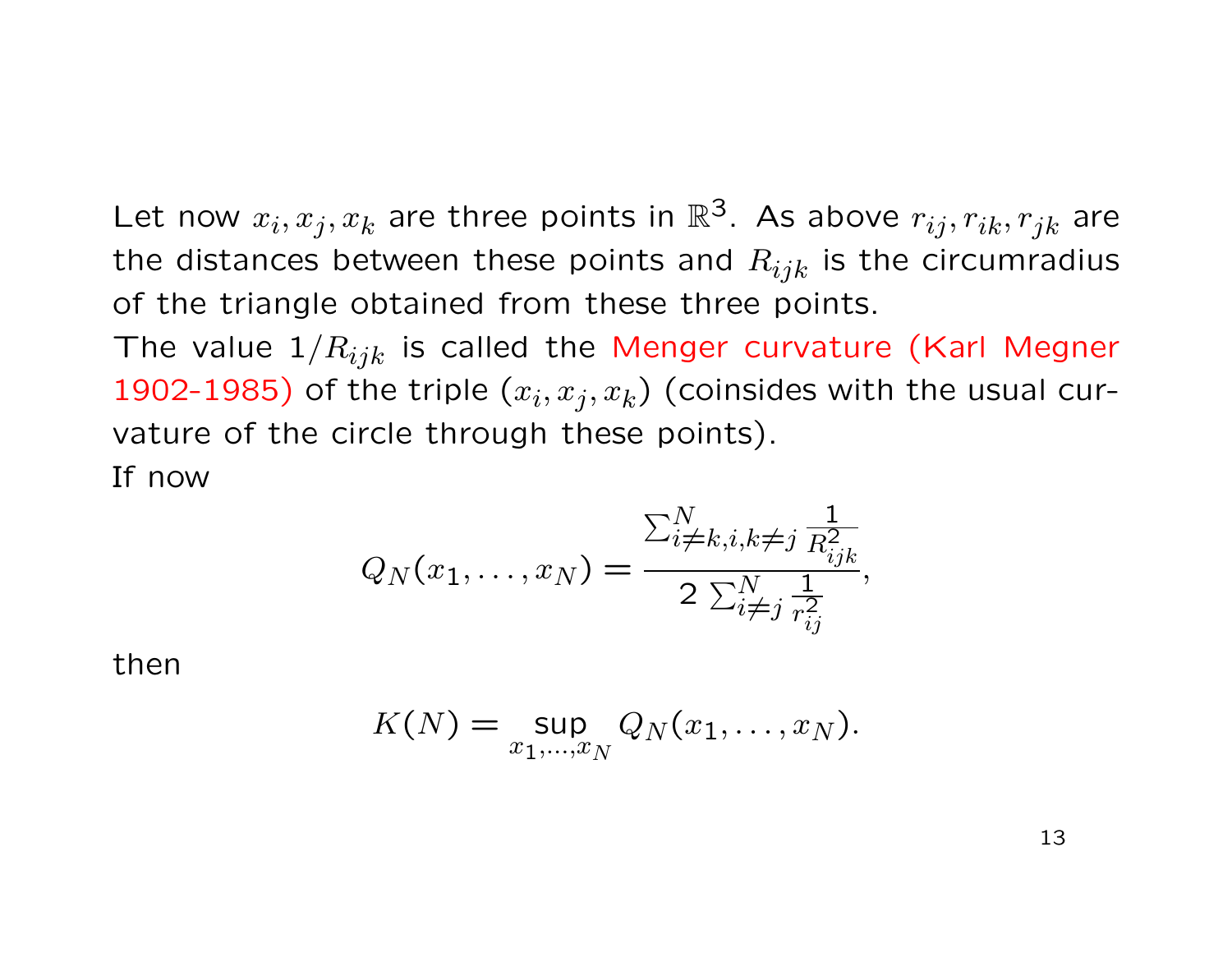**Lemma.** Let T be a triangle whose sides have the lengths  $a, b, c$ and whose circumradius is R. Then

$$
\frac{1}{R^2} \le \frac{1}{a^2} + \frac{1}{b^2} + \frac{1}{c^2}
$$

with equality only for the equilateral triangle.

Proof. It is well known (for ex. see Mitrinovic:1989), that  $a^2 + b^2 + c^2 \leq 9R^2$  The equality holds only for the equilateral triangle. Now combine this with the elemntary inequality

$$
(a2 + b2 + c2)\left(\frac{1}{a2} + \frac{1}{b2} + \frac{1}{c2}\right) \ge 9,
$$

which follows immediately from  $x/y + y/x \ge 2$ , for  $x, y > 0$ .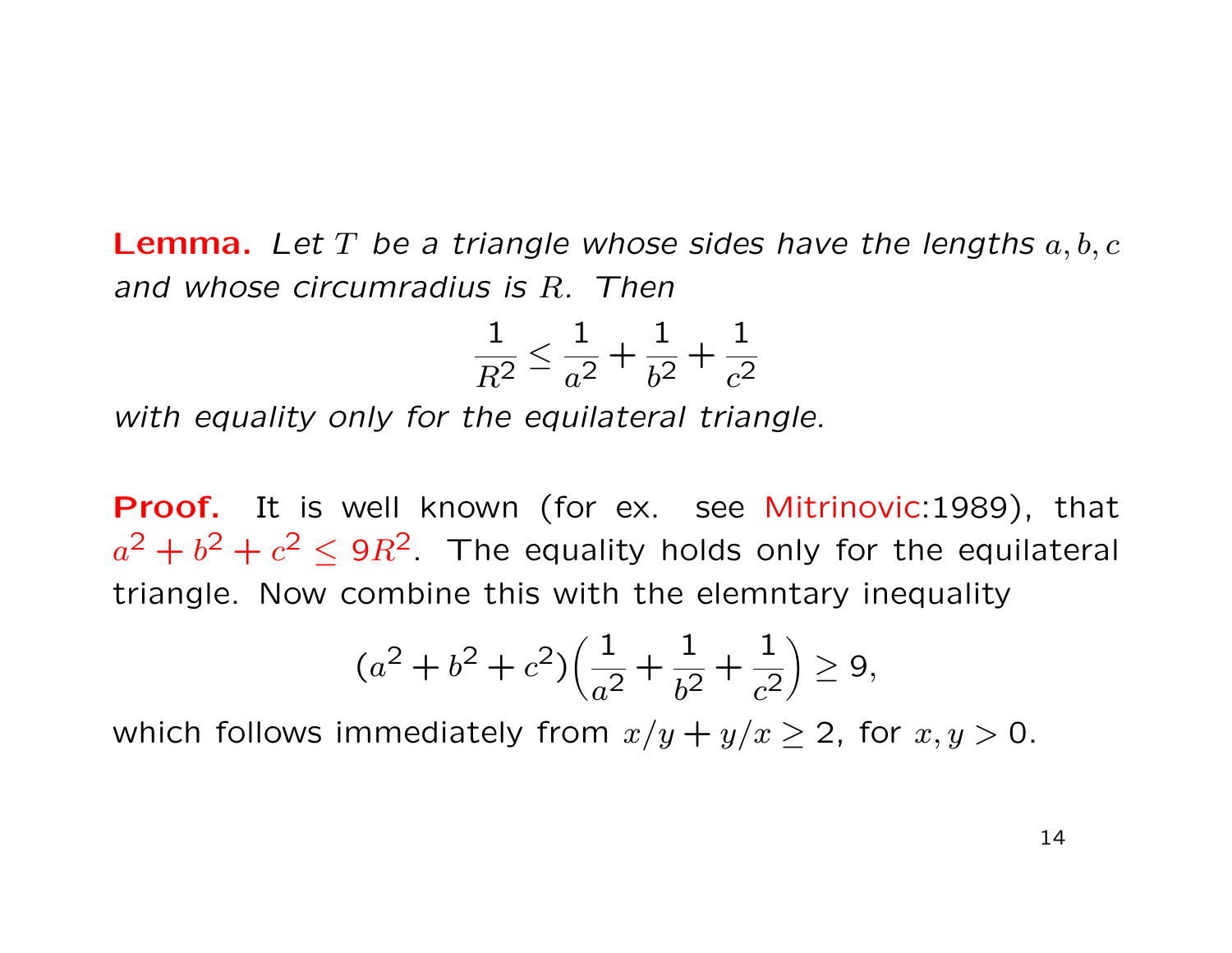#### **Theorem.** Let  $u \in W^{1,2}(\mathbb{R}^{3N})$  then Z  $\mathbb{R}^{3N}$  $|\nabla u|^2 dx \ge$ 1 2N Z  $\mathbb{R}^{3N}$  $|u|^2$   $\sum$  $i \neq j$ 1  $\overline{r_{i}^{2}}$  $\it{ij}$  $dx.$

**Proof.** It is enough to prove that  $(4 + 4K(N))^{-1} \ge 1/2N$ . By using the last lemma we find that

$$
\sum_{\substack{i \neq k, i, k \neq j}}^N \frac{1}{R_{ijk}^2} \le \sum_{\substack{i \neq k, i, k \neq j}}^N \left( \frac{1}{r_{ij}^2} + \frac{1}{r_{ik}^2} + \frac{1}{r_{jk}^2} \right) = (N - 2) \sum_{\substack{i \neq j}}^N \frac{1}{r_{ij}^2}.
$$
Therefore

$$
K(N) = \sup_{x_1, \dots, x_N} \frac{\sum_{i \neq k, i, k \neq j}^N R_{ijk}^{-2}}{2 \sum_{i \neq j}^N r_{ij}^{-2}} \le \frac{N-2}{2},
$$

which proves our statement.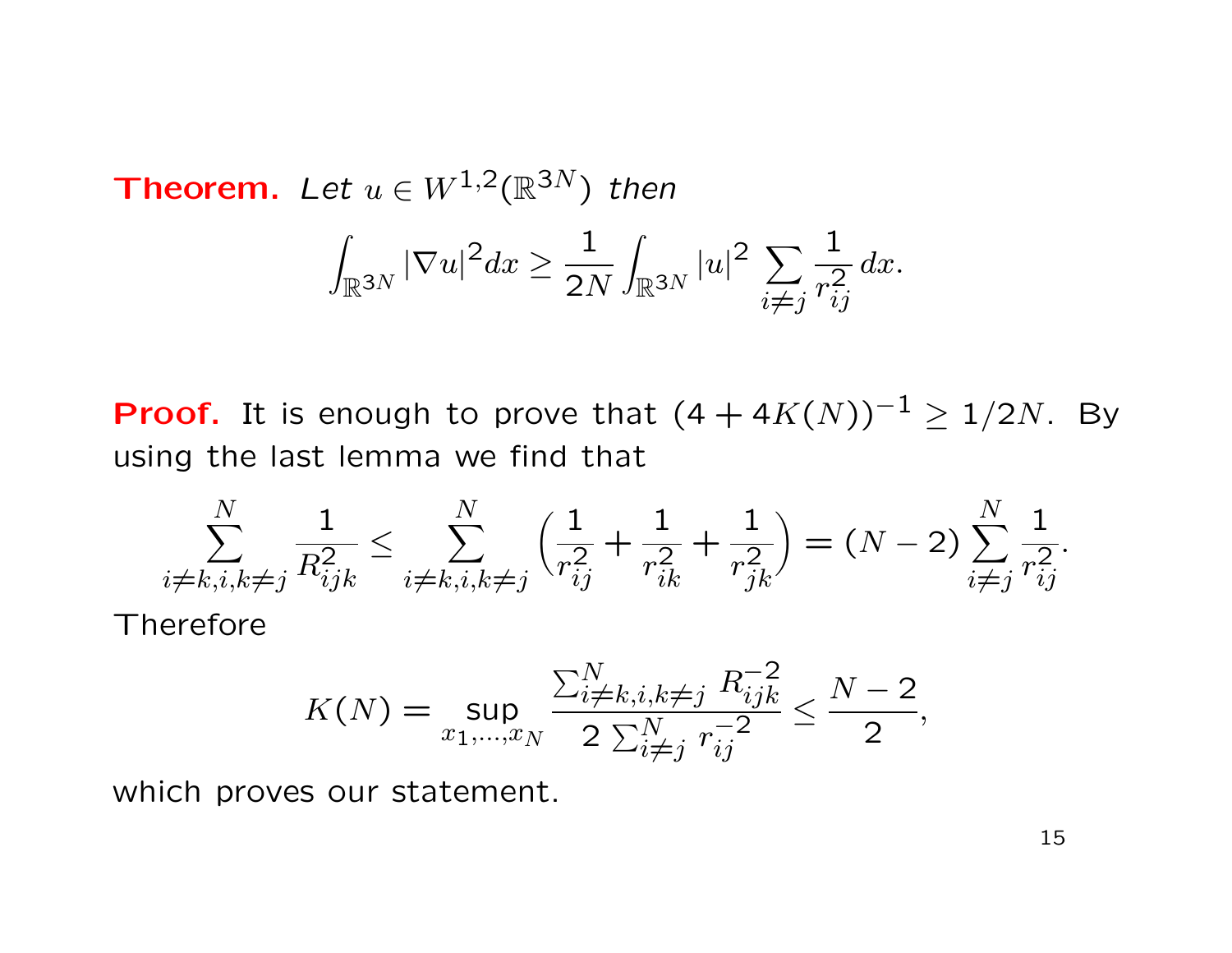## Remarks.

• This is already an improvement of the factor  $(4N-4)^{-1}$  which we would have obtained by adding up standard 3D Hardy inequalities.

Open problem: Can one replace  $1/2N$  by a constant independent of  $N$  as it has been shown for 1D  $N$  particles?

• For  $N = 3$  and 4 the estimate  $(4 + 4K(N))^{-1} \ge 1/2N$  is optimal. For larger N the value of  $K(N)$  is unknown. Finding the sharp value of  $K(N)$  is an interesting problem from geometrical combinatorics.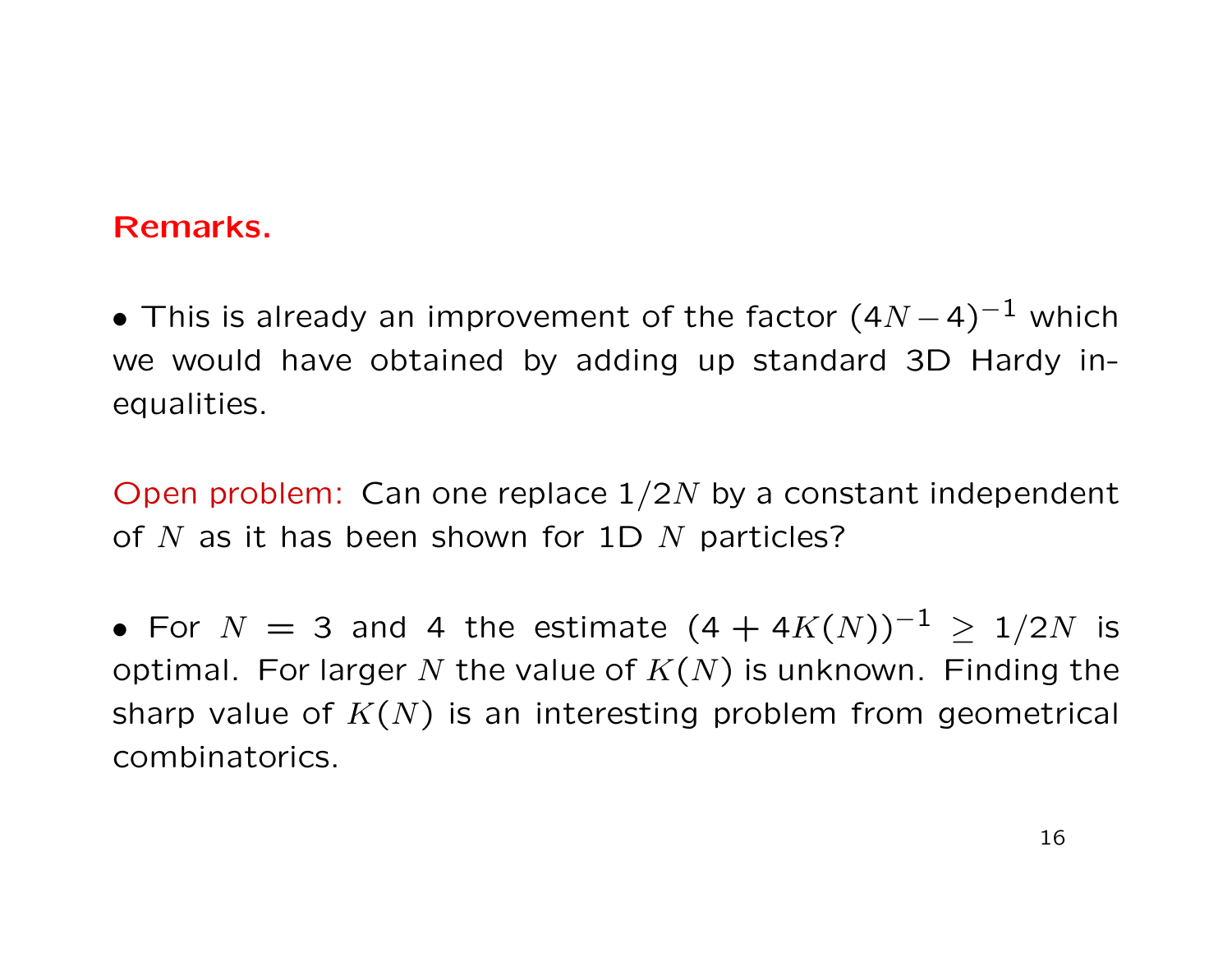We have already proved that  $K(N) \leq (N-2)/2$ .

**Proposition.** lim inf<sub>N→∞</sub>  $N^{-1} K(N) > 0$ .

**Proof.** Let  $R(x, y, z)$ ,  $x, y, z \in \mathbb{R}^3$ , now be the radius of the circumcircle of the triangle defined by  $(x, y, z)$  and let  $r(x, y)$ be the distance between x and y. Assume that  $\Omega \subset \mathbb{R}^3$  is an open bounded set with smooth boundary and let  $\mathbb{Z}_M^3$  denote the three dimensional lattice  $\{k/M, k \in \mathbb{Z}^3\}$ . It is well known that  $N \mathrel{\mathop:}= \#\{x_j \in \Omega \, \cap \, \mathbb{Z}^3_M\} \sim |\Omega| M^3 + o(M^3)$ , as  $M \to \infty.$  Thus

$$
\liminf_{N \to \infty} N^{-1} K(N)
$$
\n
$$
\geq \lim_{N \to \infty} \frac{1}{|\Omega|} \frac{M^{-9} B_N}{M^{-6} A_N} = \frac{1}{2|\Omega|} \frac{\int_{\Omega} \int_{\Omega} \int_{\Omega} R^{-2}(x, y, z) dx dy dz}{\int_{\Omega} \int_{\Omega} r^{-2}(x, y) dx dy}.
$$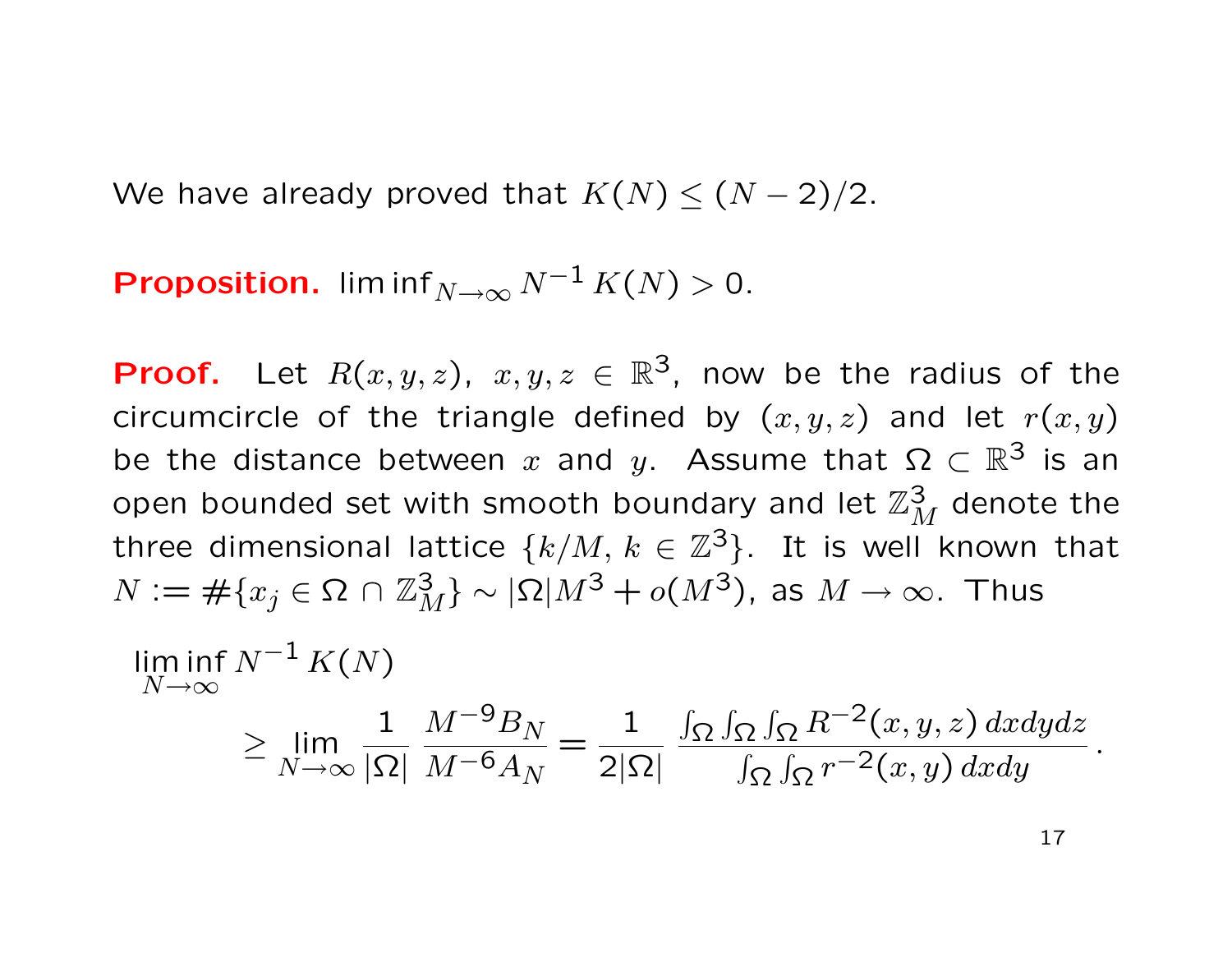If for example  $\Omega=B=\{x=(x_1,x_2,x_3)\in \mathbb{R}^3,\, |x|< 1\},$  then by symmetry

$$
\frac{1}{2} \int_{B^3} R^{-2}(x, y, z) \, dx dy dz = \int_{B^3} \frac{(x_1 - z_1)(x_1 - y_1)}{|x - y|^2 |x - z|^2} \, dx dy dz
$$
\n
$$
= \int_{B} \left( \int_{B} \frac{x_1 - z_1}{|x - z|^2} \, dz \right)^2 dx > 0
$$

and therefore

$$
\liminf_{N \to \infty} N^{-1} K(N) \ge \frac{1}{|B|} \frac{\int_{B^3} \frac{(x_1 - z_1)(x_1 - y_1)}{|x - y|^2 |x - z|^2} dxdydz}{\int_{B^2} r^{-2}(x, y) dxdy} > 0.
$$

Proposition is proved.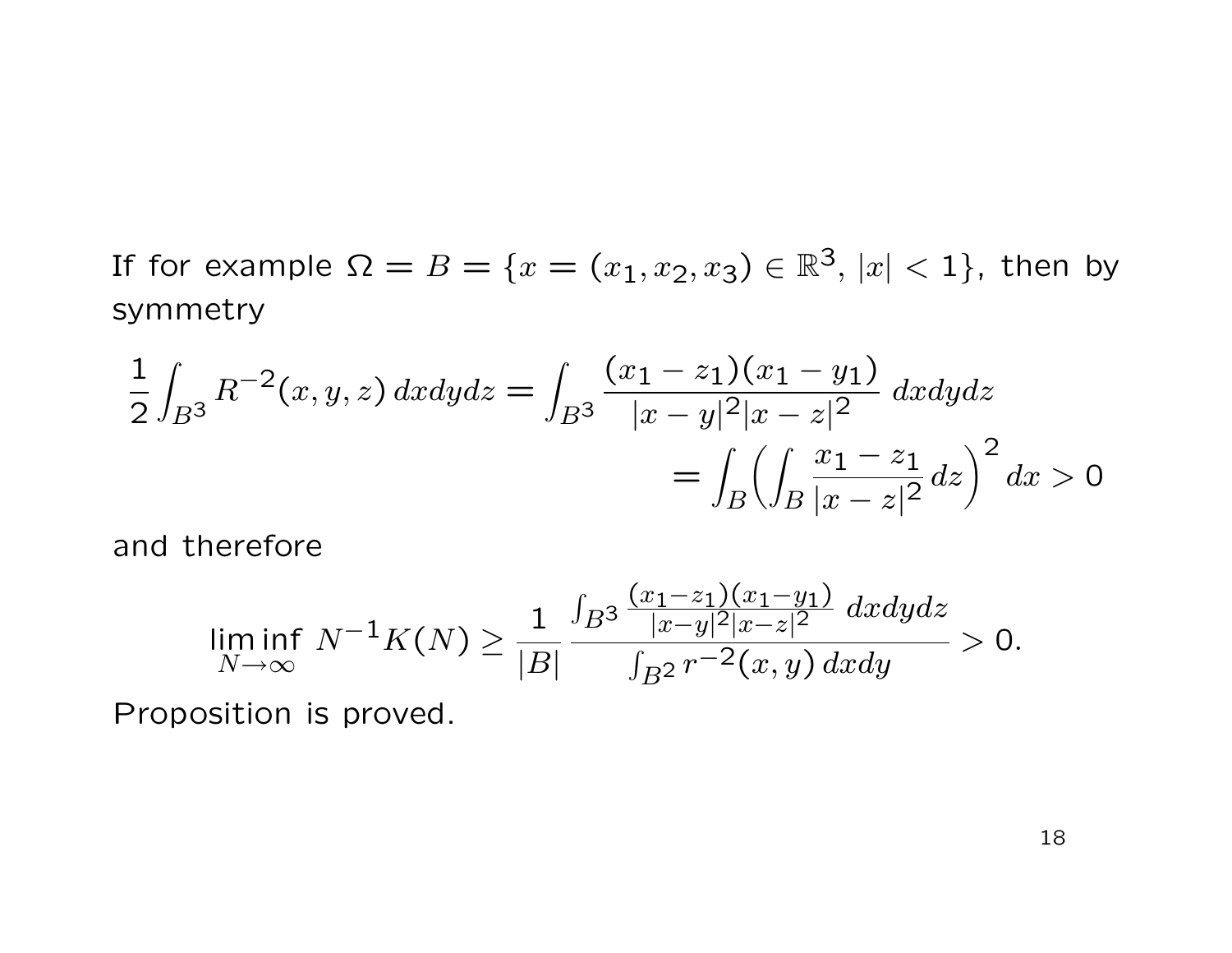• Suppose that the best asymptotic configuration of points could be described by a finite measure  $\mu$  on  $\mathbb{R}^3$ . Then

$$
\liminf_{N \to \infty} N^{-1} K(N) = \frac{1}{|\mu|} \frac{\int \int \int R^{-2}(x, y, z) \, d\mu(x) d\mu(y) d\mu(z)}{\int \int r^{-2}(x, y) \, d\mu(x) d\mu(y)},
$$

The integral

$$
\mathcal{C}(\mu) = \int \int \int R^{-2}(x, y, z) d\mu(x) d\mu(y) d\mu(z)
$$

is known as Menger-Melnikov curvature of the measure  $\mu$ .

Recently Tolsa used Menger-Melnikov curvature for geometric caracterisation of compact sets in the plane of zero analytic capacity (i.e. compact sets which are removable for bounded analytic functions). It has been a break through result prepared in the papers of David, Melnikov, Verdera, Mattila, Leger and many others.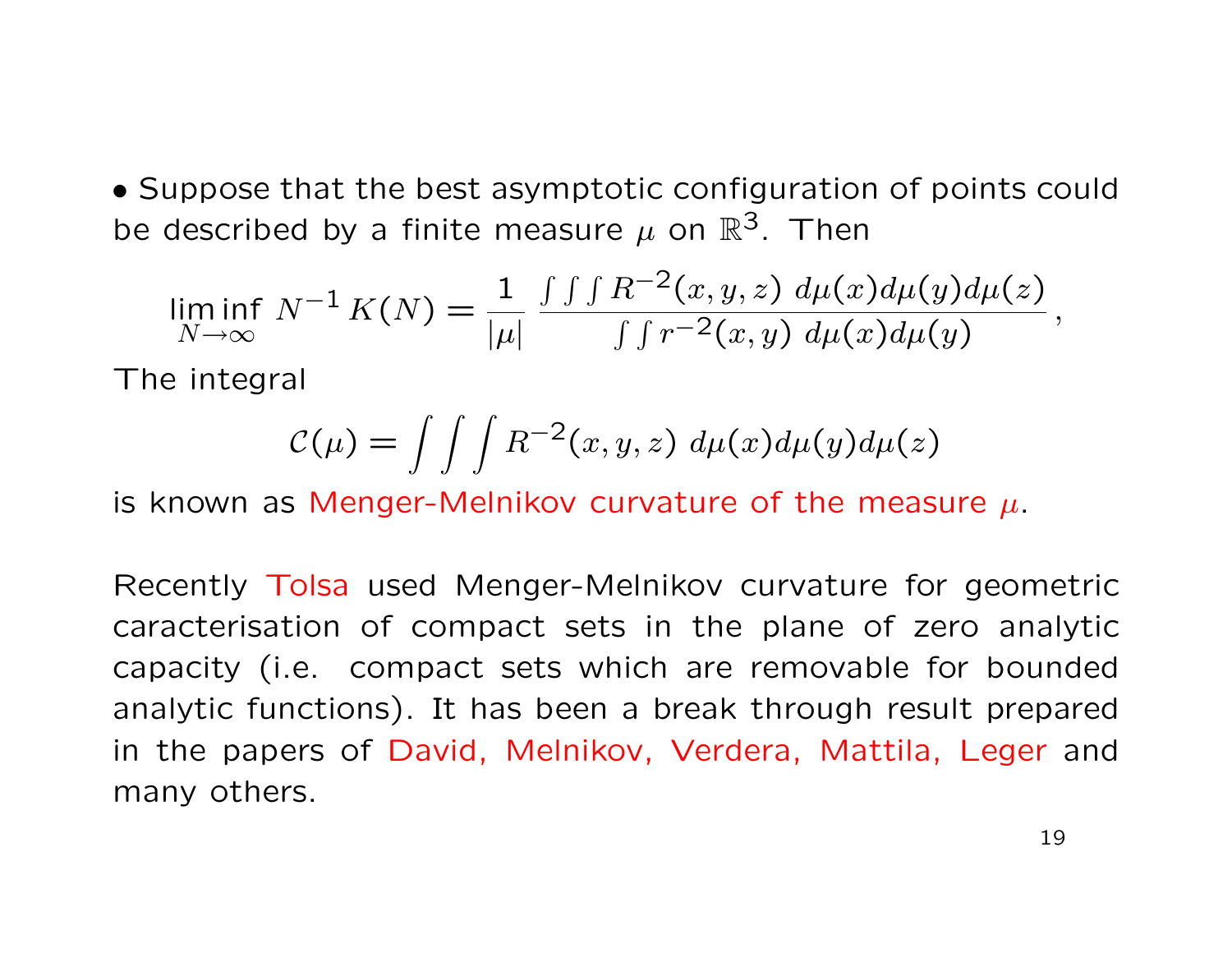Problem: Isoperimetric properties of the Menger-Melnikov curvature.

Find a measure  $\mu$ ,  $\mu(\mathbb{R}^3) = 1$ , such that the integral

$$
I(\mu) = \frac{\int \int \int R^{-2}(x, y, z) d\mu(x) d\mu(y) d\mu(z)}{\int \int r^{-2}(x, y) d\mu(x) d\mu(y)}
$$

is maximal.

Remark. Since  $K(N) \leq \frac{N-2}{2}$  we have  $I(\mu) \leq 1/2$ .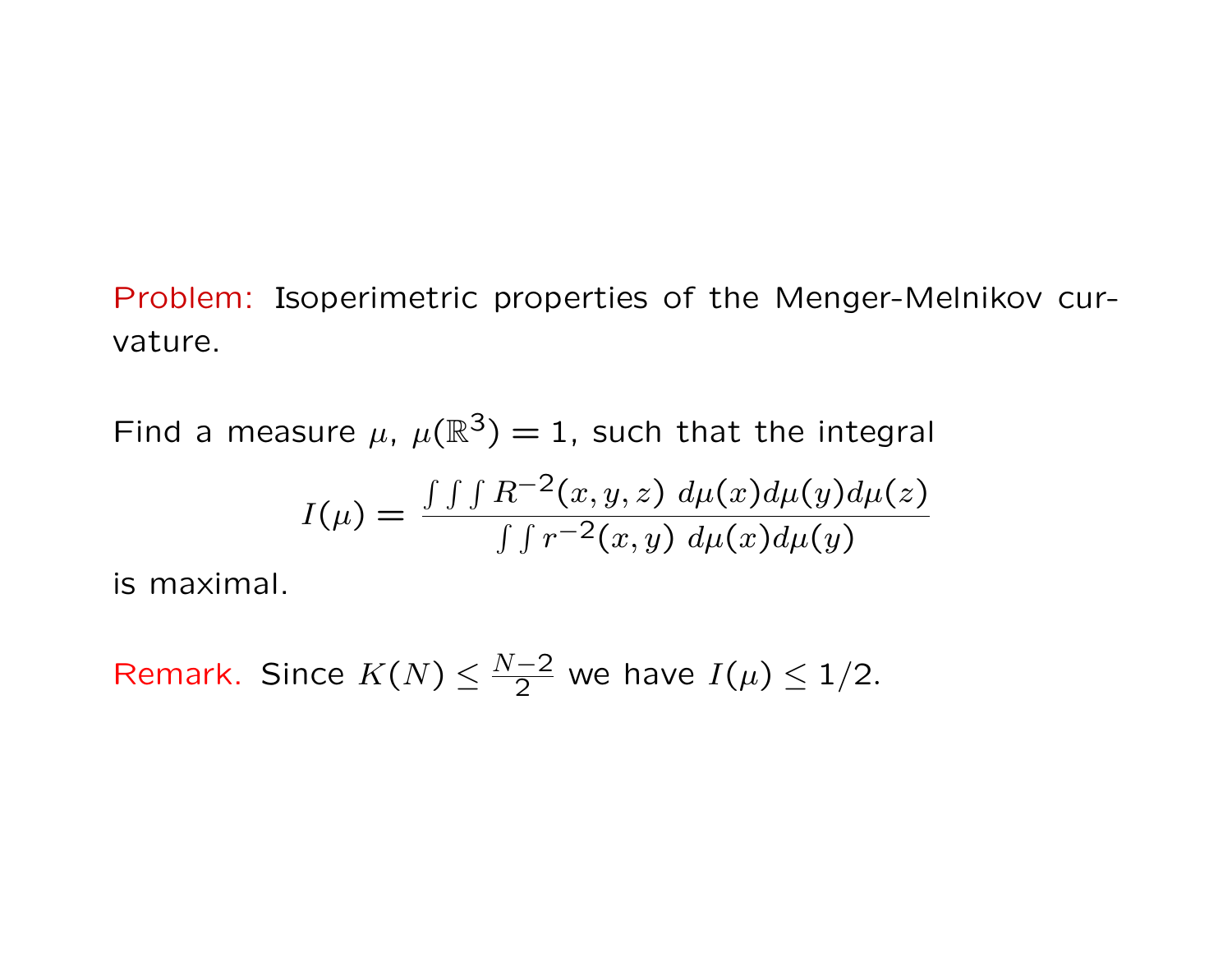## 2D case. Let

$$
G(x) = \ln |x|,
$$
  $x = (x_1, x_2),$ 

and let define

$$
\mathbf{F} = -\frac{\nabla G}{G} = -\frac{1}{\ln|x|} \left( \frac{x_1}{|x|^2}, \frac{x_2}{|x|^2} \right).
$$

Then div  $F = \frac{1}{12}$  $\sqrt{\ln^2 |x|}$  $\cdot \frac{1}{|n|}$  $\frac{1}{|x|^2}$  and applying the inequality

$$
\int_{\mathbb{R}^2} |\nabla u|^2 dx \ge \frac{1}{4} \int_{\mathbb{R}^2} |u|^2 \left(2 \operatorname{div} \mathbf{F} - |\mathbf{F}|^2\right) dx
$$

we obtain

$$
\int_{\mathbb{R}^2} |\nabla u|^2 dx \ge \frac{1}{4} \int_{\mathbb{R}^2} \frac{|u|^2}{|x|^2 \ln^2 |x|} dx.
$$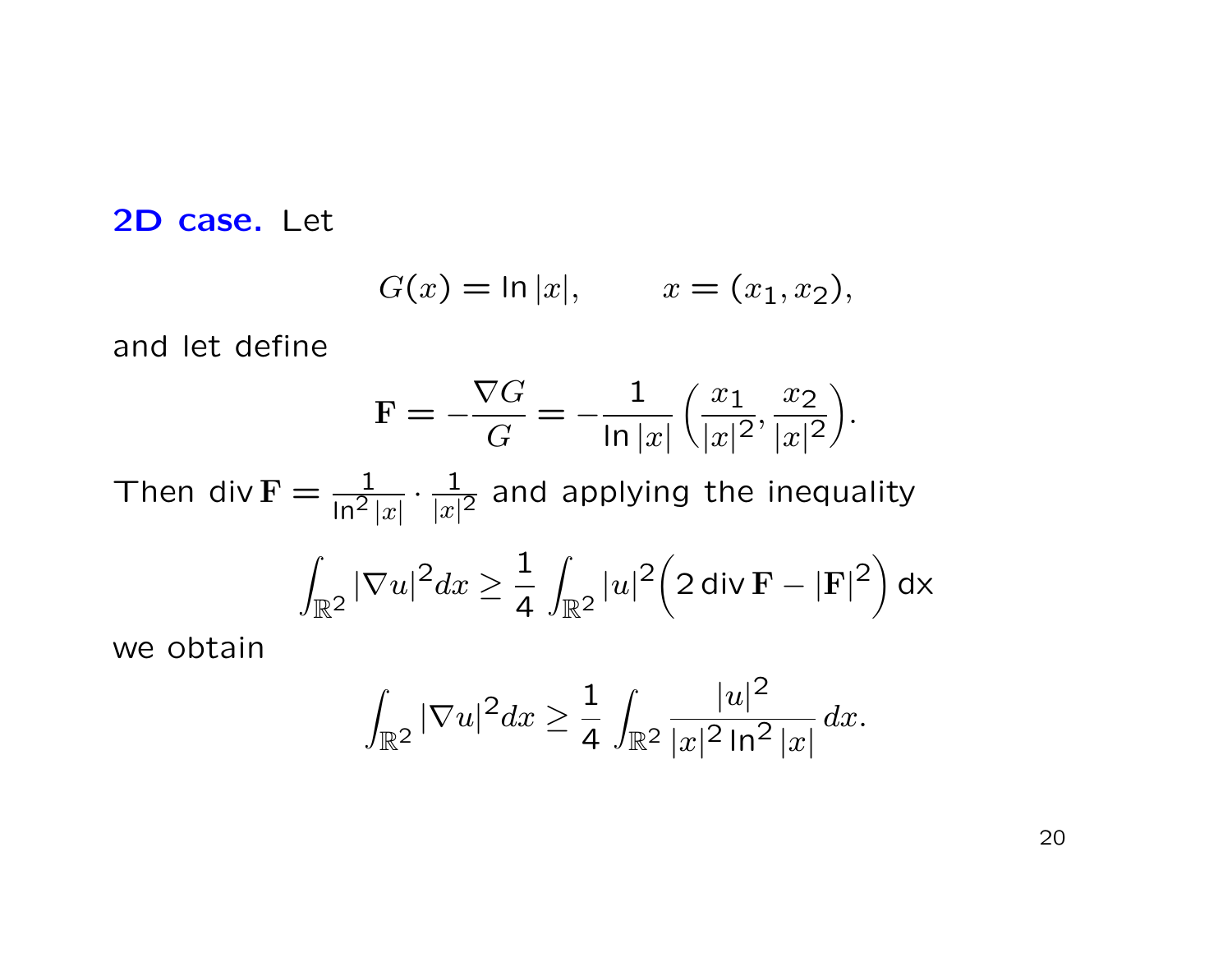#### 2D multiparticle case.

We define

$$
\mathbf{F} = \left(\sum_{k \neq 1} \frac{1}{|\ln |x_1 - x_k|} \frac{x_1 - x_k}{|x_1 - x_k|^2}, \dots, \sum_{k \neq N} \frac{1}{|\ln |x_N - x_k|} \frac{x_N - x_k}{|x_N - x_k|^2}\right),
$$
  
where  $x_j \in \mathbb{R}^2$ . Then the main lemma implies

Theorem.

$$
\int_{\mathbb{R}^{2N}} |\nabla u|^2 dx \ge \frac{1}{4 + 4K(N)} \int_{\mathbb{R}^{2N}} |u|^2 \sum_{i \ne j} \frac{1}{\ln^2 r_{ij}} \frac{1}{r_{ij}^2} dx,
$$

where as before  $K(N) = \sup_{x_1,\dots,x_N}$  $\sum_{i \neq k, i, k \neq j}^{N} R_{ijk}^{-2}$  $ijk \$ 2  $\sum_{i \neq j}^{N} r_{ij}^{-2}$  $ij$  $\leq \frac{N-2}{2}$ .

**Remark.** For 2D case we can only prove that for large  $N$  $c_1N/\ln N \leq K(N) \leq N/2 - 1$ .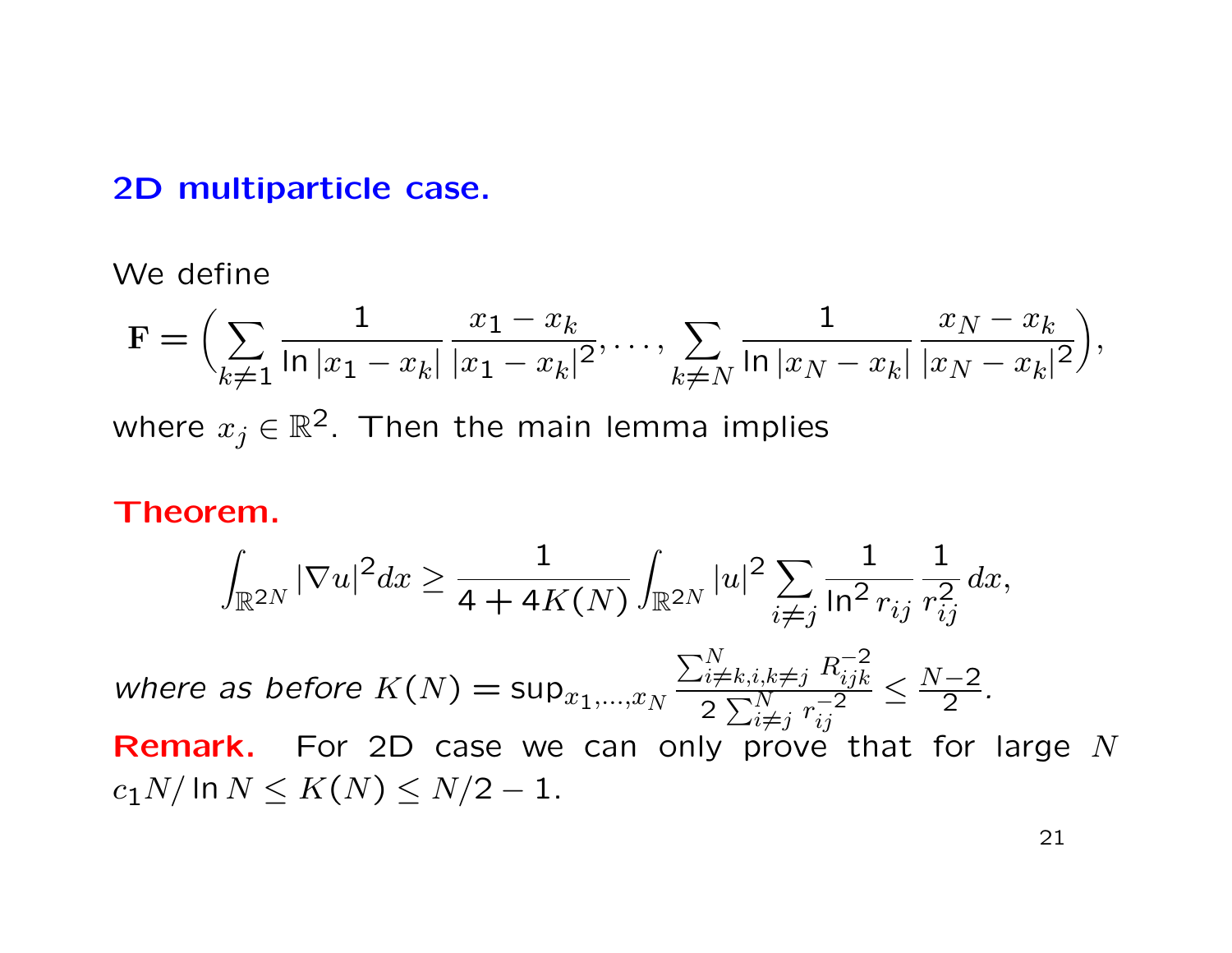## 2D magnetic Dirichlet Hardy inequality.

It has been shown in [LW] that if  $\mathbf{F} \, = \, \alpha(-x_2 \, |x|^{-2}, x_1 \, |x|^{-2}),$  $x = (x_1, x_2), \alpha \in \mathbb{R}$ , is an Aharonov-Bohm vector potential, then

$$
\int_{\mathbb{R}^2} |(i\nabla + \mathbf{F})u|^2 dx \ge \min_{k \in \mathbb{Z}} (k - \alpha)^2 \int_{\mathbb{R}^2} \frac{|u|^2}{|x|^2} dx.
$$

Indeed, using polar coordinates  $(r, \theta)$  we have  $u(x) = \frac{1}{\sqrt{2}}$  $2\pi$  $\sum_k u_k(r) e^{ik\theta}.$ Therefore

$$
\int_{\mathbb{R}^2} |(i\nabla + \mathbf{F})u|^2 dx = \int_0^\infty \int_0^{2\pi} \left(|u'_r|^2 + \left|\frac{iu'_\theta + \alpha u}{r}\right|^2\right) r d\theta dr
$$
  
\n
$$
\geq \frac{1}{2\pi} \int_0^\infty \int_0^{2\pi} \left|\sum_k \frac{\alpha - k}{r} u_k e^{ik\theta}\right|^2 r d\theta dr = \int_0^\infty \sum_k \left|\frac{\alpha - k}{r} u_k\right|^2 r d\theta dr
$$
  
\n
$$
\geq \min_{k \in \mathbb{Z}} (k - \alpha)^2 \int_{\mathbb{R}^2} \frac{|u|^2}{|x|^2} dx.
$$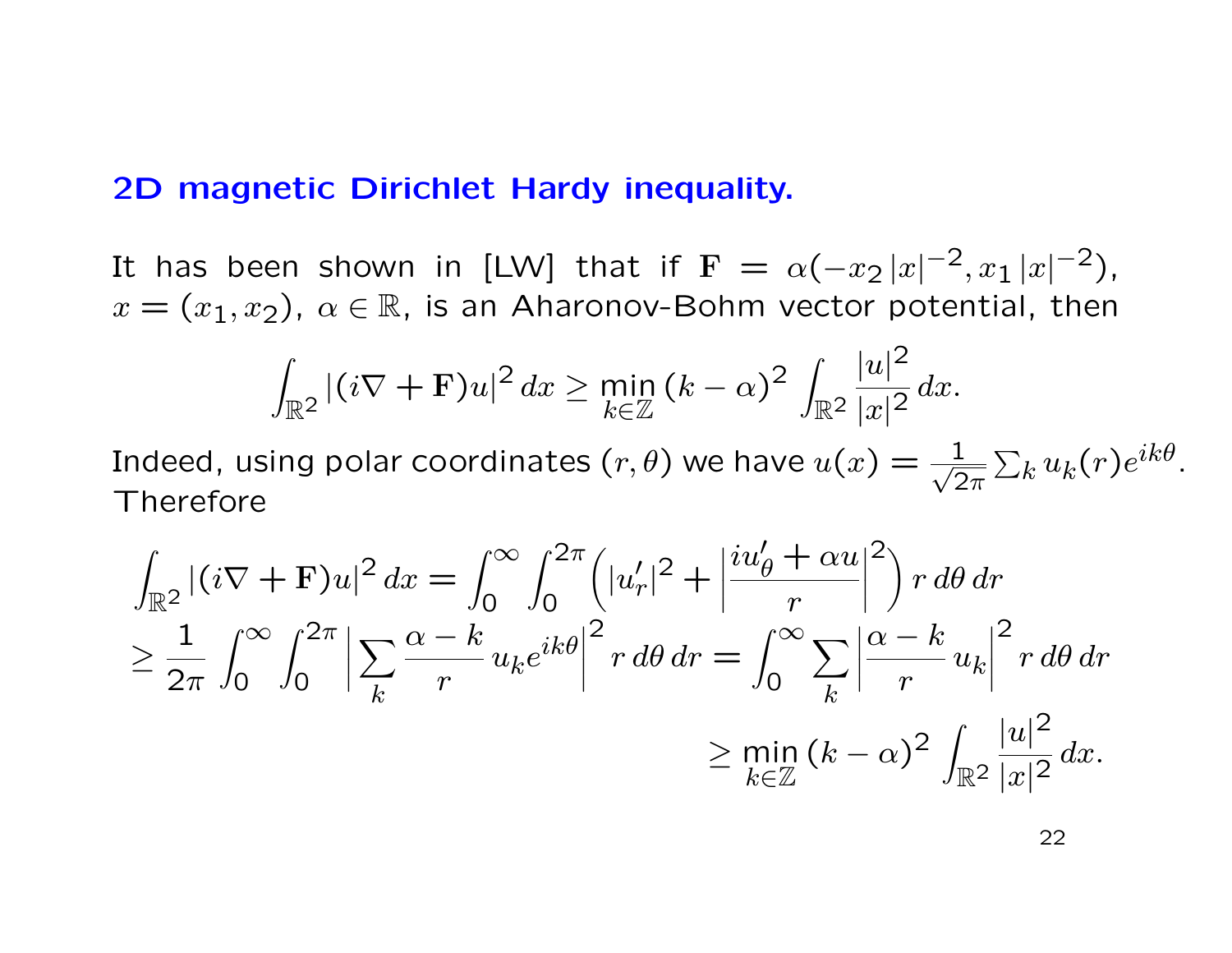Later Balinsky generalized this inequality and obtained a pretty result when  $F$  has a finite number of singularities by using conformal mappings.

Some interesting inequalities of this type were also recently obtained by Melgaard, Ouhabaz & Rozenblum.

Balinsky, Evans & Lewis used LW inequality for establishing a CLR inequalities in 2D case and later Bennewitz & Evans obtained LW type inequalities in  $L^p$  spaces.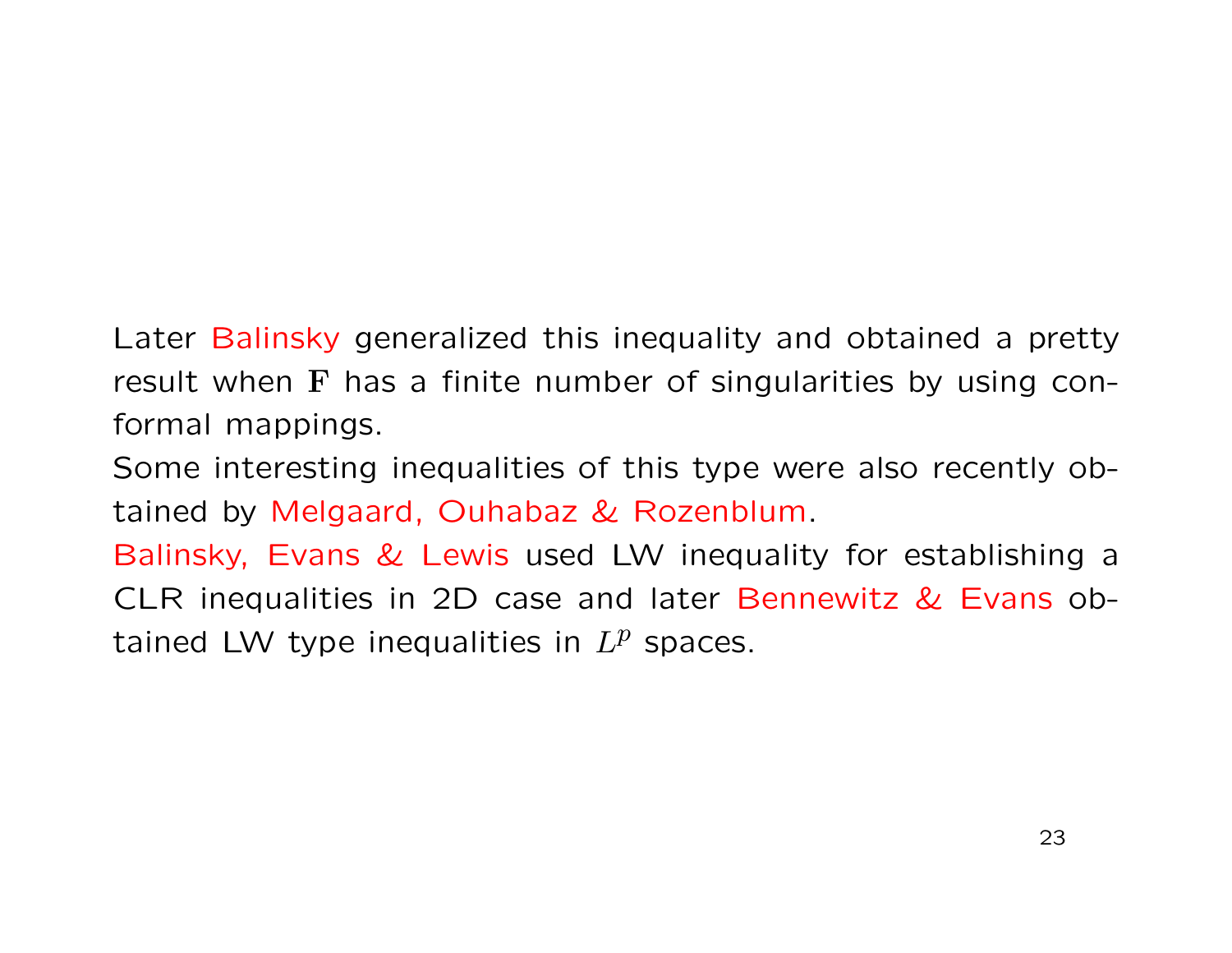# Magnetic multiparticle case.

Let 
$$
x_j = (x_{j1}, x_{j2}) \in \mathbb{R}^2
$$
,  $j = 1, 2, ..., N$ , and let  
\n
$$
\mathbf{F_j} = \alpha \Big( -\sum_{k \neq j} \frac{x_{j2} - x_{k2}}{r_{jk}^2}, \sum_{k \neq j} \frac{x_{j1} - x_{k1}}{r_{jk}^2} \Big).
$$

Theorem. Let

$$
D_{N,\alpha} = \min_{l=1,\dots,N-1} \left( \frac{\min_{k \in \mathbb{Z}} |k - l\alpha|}{l} \right)^2.
$$

Then

$$
\int_{\mathbb{R}^{2N}} \sum_{j=1}^N |(i\nabla_{x_j} + \mathbf{F}_j)u|^2 dx \ge D_{N,\alpha} \int_{\mathbb{R}^{2N}} |u|^2 \left(\sum_{k \neq j} \frac{1}{r_{kj}^2}\right) dx.
$$

24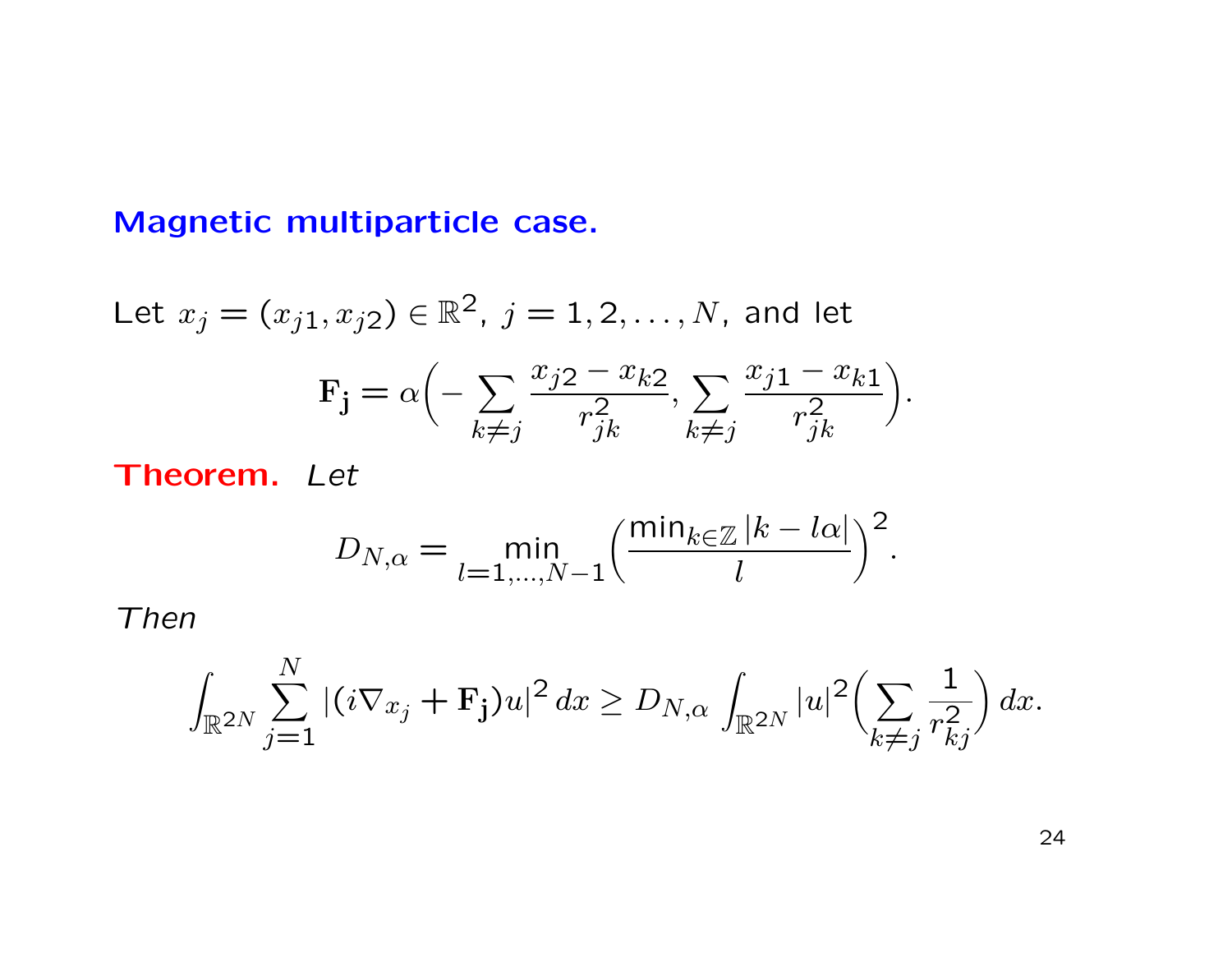#### Proof.

Let  $z = (z_1, ..., z_N)$ ,  $z_j = x_{j1} + ix_{j2}$  and let  $\Phi_j(z) = \Pi_{k \neq j}(z_j - z_k)$ ,  $j, k = 1, \ldots, N$ .

According to Balinsky's inequality there is a piecewise constant function  $C_j(x) \ge D_{N,\alpha}$ , such that

$$
\int_{\mathbb{R}^{2N}} |i \nabla x_j + \mathbf{F}_j u|^2 dx \ge \int_{\mathbb{R}^{2N}} C_j(x) \left| \frac{(\Phi_j)'_{z_j}(z)}{\Phi_j(z)} \right|^2 |u|^2 dx.
$$

Simple computation shows

$$
\left|\frac{(\Phi_j)'_{z_j}(z)}{\Phi_j(z)}\right|^2 = \left|\sum_{k \neq j} \frac{1}{z_j - z_k}\right|^2 = \sum_{k,l \neq j} \frac{(x_j - x_k) \cdot (x_j - x_l)}{r_{jk}^2 r_{jl}^2}.
$$

25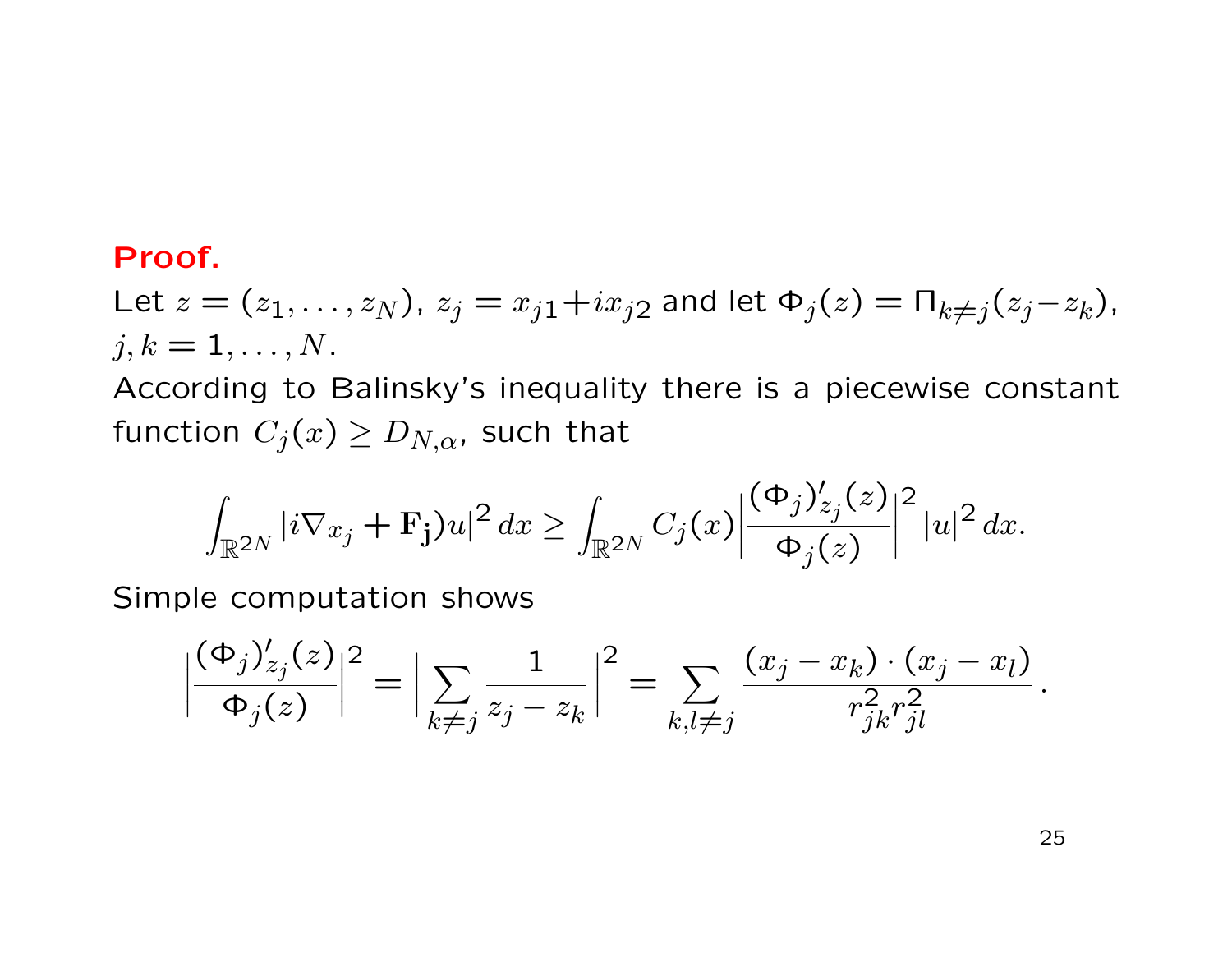Therefore we obtain

$$
\int_{\mathbb{R}^{2N}} \sum_{j=1}^{N} |(i\nabla_{x_j} + \mathbf{F}_j)u|^2 dx \ge D_{N,\alpha} \int_{\mathbb{R}^{2N}} \sum_{j=1}^{N} \left| \sum_{k \neq j}^{N} \frac{1}{z_j - z_k} \right|^2 |u|^2 dx
$$
  
=  $D_{N,\alpha} \int \Biggl( \sum_{k \neq j}^{N} \frac{1}{r_{jk}^2} + \sum_{l \neq k,l,k \neq j}^{N} \frac{1}{R_{jkl}^2} \Biggr) |u|^2 dx.$ 

We complete the proof by noticing that

$$
\min_{x \in \mathbb{R}^{2N}} \sum_{l \neq k, l, k \neq j}^{N} R_{jkl}^{-2} = 0.
$$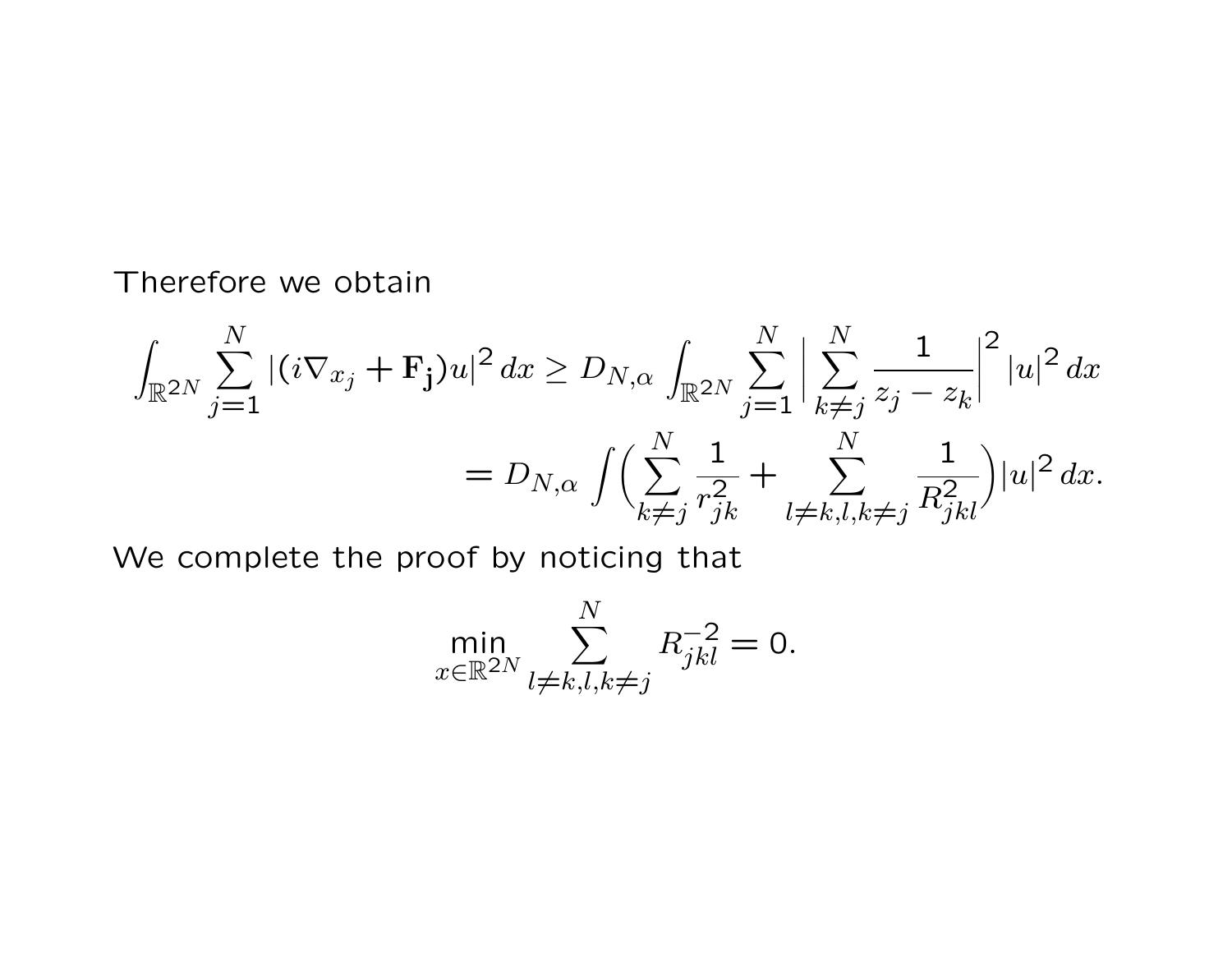## A joke.

It is well known that the ground state of the harmonic oscillator

$$
-\frac{d^2}{dx^2} + x^2 \quad \text{in} \quad L^2(\mathbb{R})
$$

is  $\varphi(x) = \exp(-x^2/2)$  and the corresponding eigenvalue  $\lambda_1 = 1$ . Therefore the following inequality is sharp

$$
-\frac{d^2}{dx^2} + x^2 \ge 1.
$$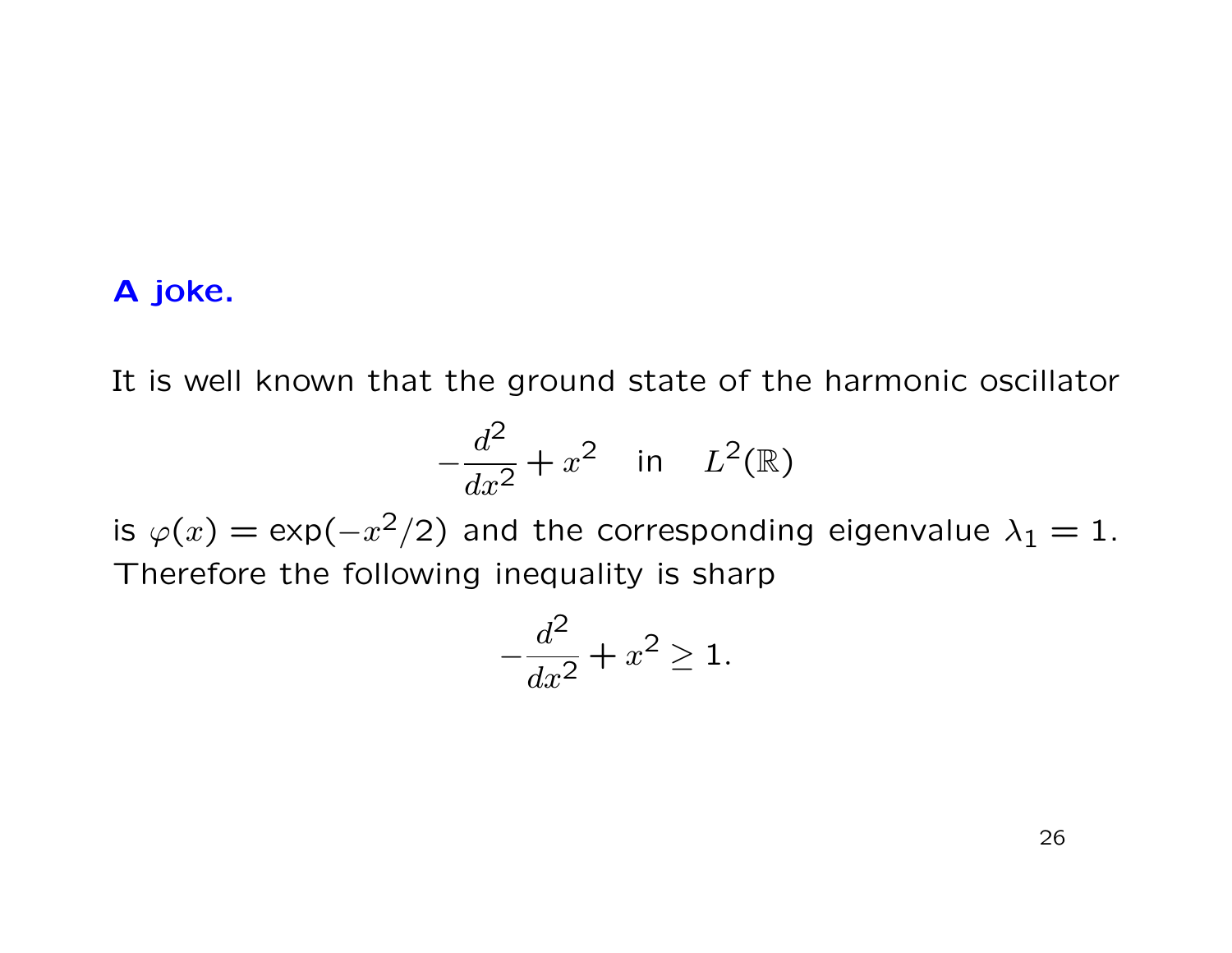Let us now consider the following formal expression:

$$
A^*A = \left(\frac{d}{dx} - x + \frac{1}{2x}\right)\left(-\frac{d}{dx} - x + \frac{1}{2x}\right) \ge 0.
$$

This can be rewritten as

$$
A^*A = -\frac{d^2}{dx^2} + x^2 + \frac{1}{4x^2} - 1 - \frac{1}{2x^2} - 2x\frac{1}{2x} = -\frac{d^2}{dx^2} + x^2 - 2 - \frac{1}{4x^2}.
$$

The latter identity implies

$$
-\frac{d^2}{dx^2} + x^2 \ge 2 + \frac{1}{4x^2}.
$$

Conclusion: The eigenvalue  $\lambda_1 = 1$  does not exist, does it???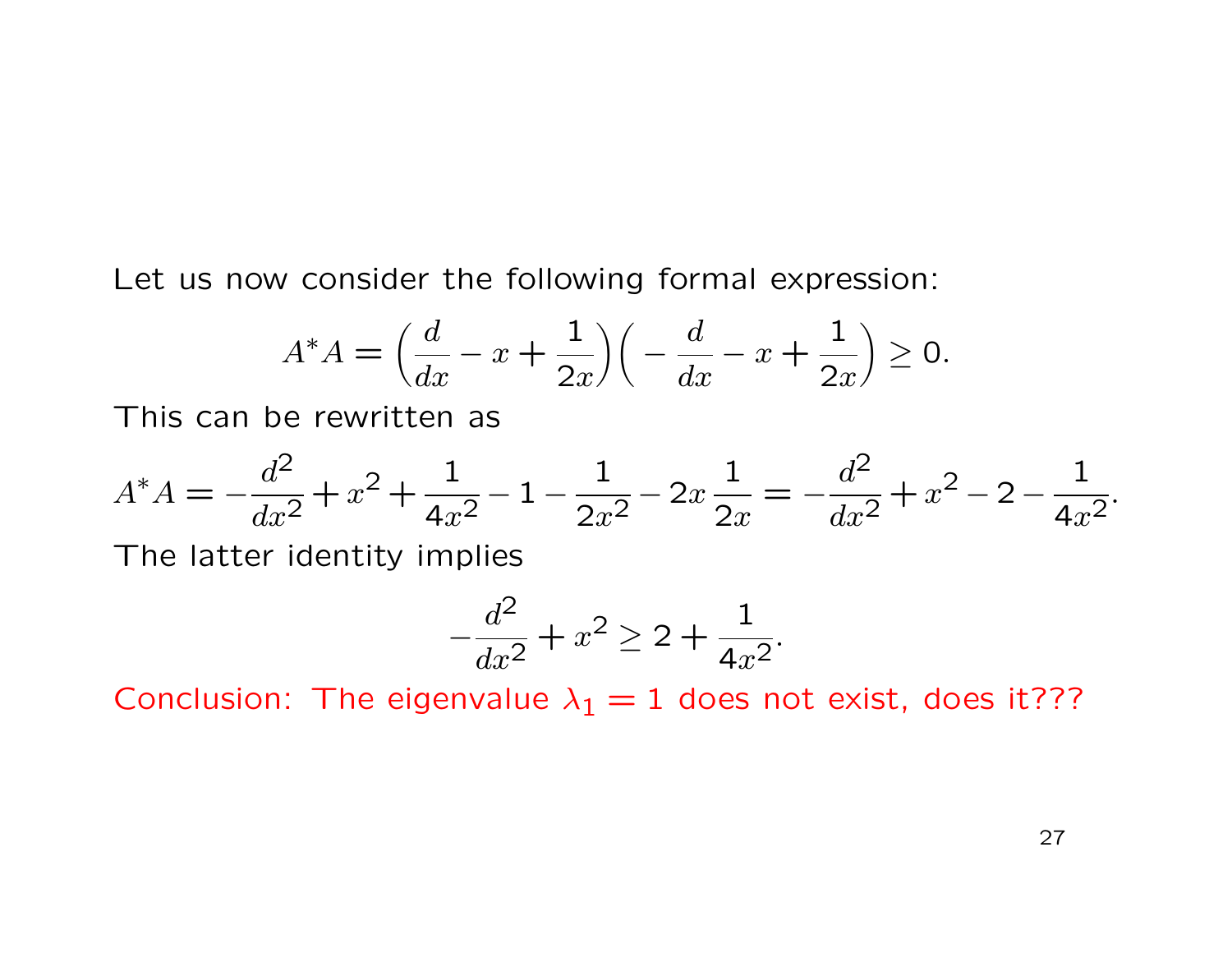## 3D Coulomb case with N particles.

**Theorem.** Let  $u \in W^{1,2}(\mathbb{R}^{3N})$ . Then

$$
\int_{\mathbb{R}^{3N}}|\nabla u|^{2}dx-\int_{\mathbb{R}^{3N}}\left(\sum_{i\neq j}\frac{1}{r_{ij}}\right)|u|^{2} dx\geq -\left(\frac{N(N-1)}{2}+L(N)\right)\int_{\mathbb{R}^{3N}}|u|^{2} dx,
$$

where

$$
L(N) = \sup \sum_{j=1}^{N} \sum_{i \neq k, i, k \neq j} \frac{(x_j - x_i) \cdot (x_j - x_k)}{r_{ij} r_{jk}}
$$

.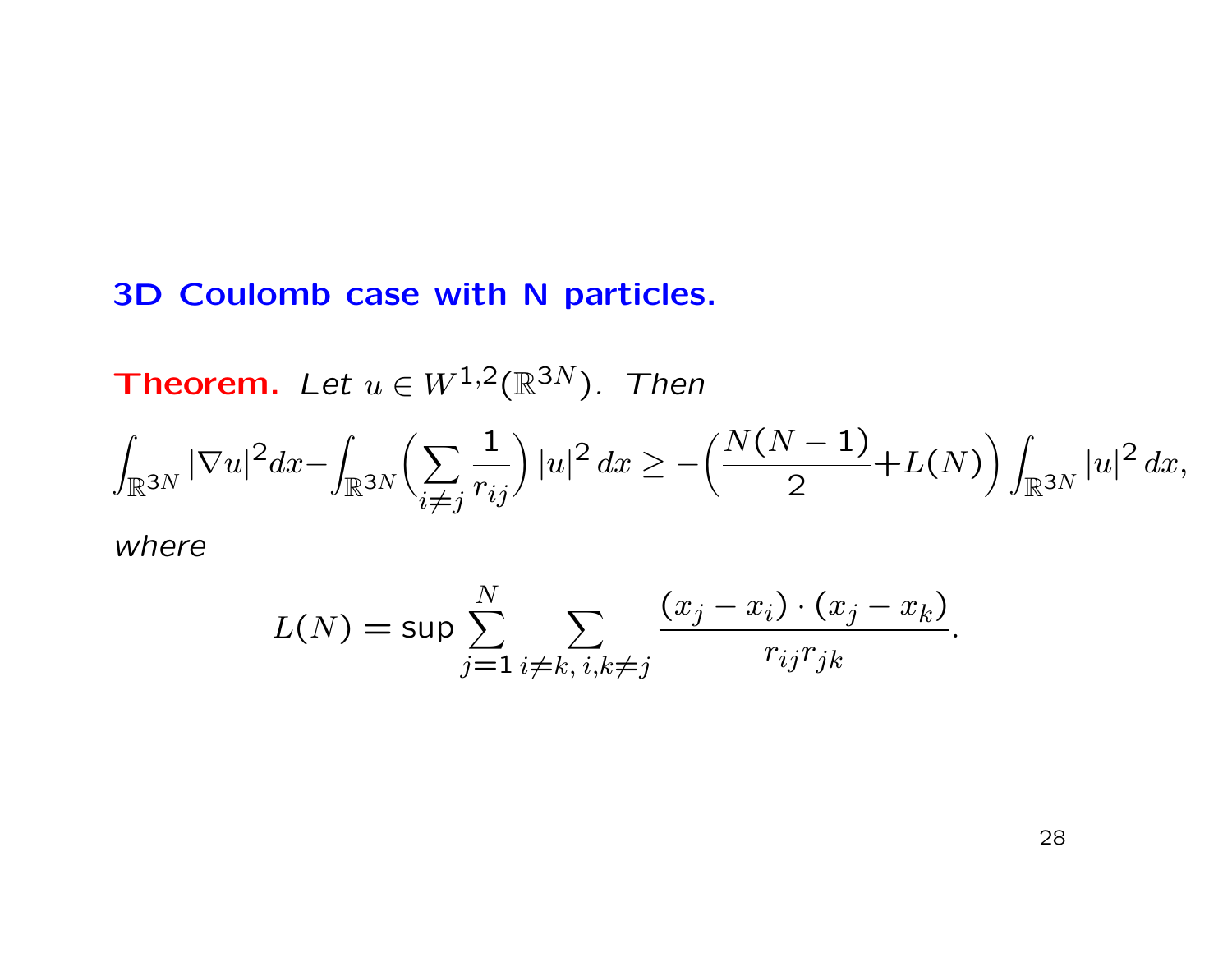## Remarks.

• The sharp value of  $L(N)$  is unknown except of  $N = 3, 4, 5$ . However, we can show that

$$
\frac{1}{6} \, N(N-1)(N-2) \le L(N) \le \frac{1}{4} \, N(N-1)(N-2).
$$

• The Coulomb case has also been recently studied by A.Mouchet who conjectured that for large  $N$  the optimal configuration is achieved when the  $N$  points are distributed uniformly on a sphere. In this case

$$
0.0542... \le \lim_{N \to \infty} N^{-3} L(N) \le \frac{1}{18} = 0.0556...
$$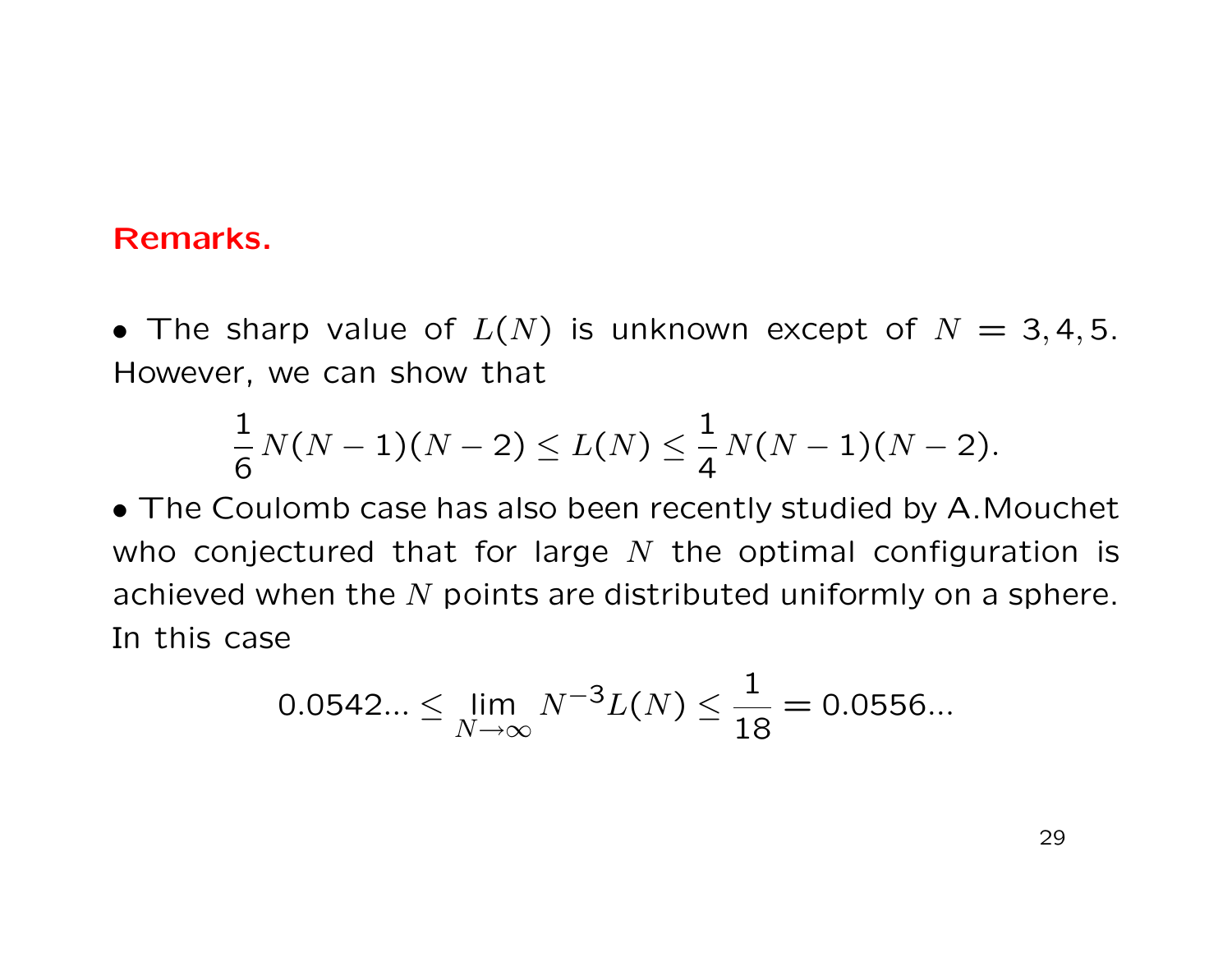## Isoperimetric problem:

Let  $x, y, z \in \mathbb{R}^3$  and let  $c(x, y, z)$  be the the cosinus of the angle between the vectors  $y - x$  and  $z - x$ .

Find a measure  $\mu$ ,  $\mu(\mathbb{R}^3) = 1$ , such that

$$
J(\mu) = \int \int \int c(x, y, z) d\mu(x) d\mu(y) d\mu(z)
$$

is maximal.